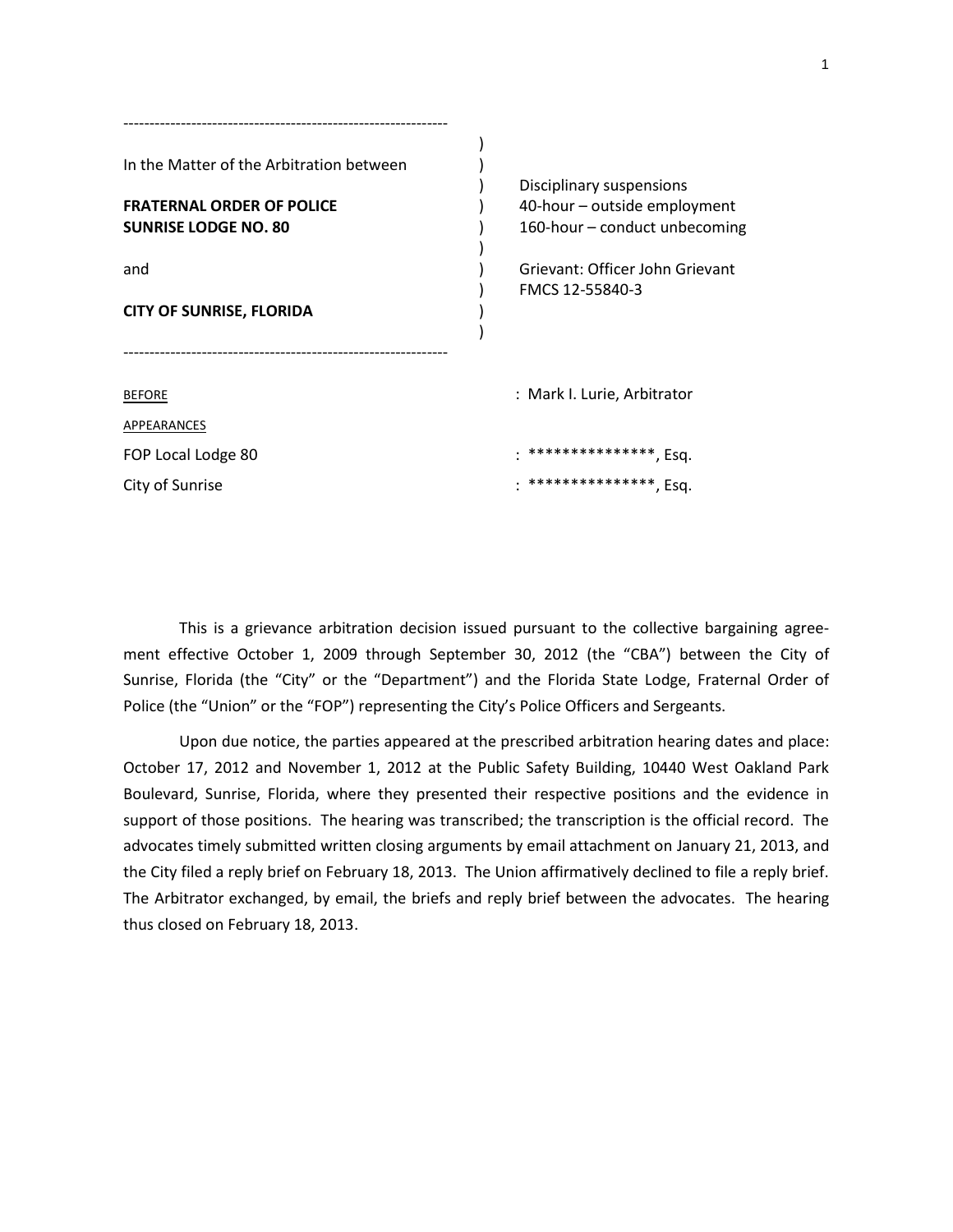CBA Article 4.1 states that the City has the sole and exclusive right to suspend or otherwise discipline for just cause.<sup>1</sup> On January 23, 2012, the grievant, Officer John Grievant, was issued a 40hour disciplinary suspension on charges that he had committed various violations of the City Code of Ethics and of Department Policy and Procedures by reason of his employment, outside the Department, by a private company, Fidelity Information Services (or "FIS").<sup>2</sup> FIS is engaged in gift card fraud prevention and mitigation.

In an unrelated matter, on January 26, 2012, Officer Grievant was issued a 160-hour disciplinary suspension for engaging in sex while on duty, in violation of various Department Policy and Procedures. The news media took up the story, and it gained notoriety. On May 15, 2012, Officer Grievant filed a grievance asserting that both disciplinary actions lacked just cause. This arbitration decision is the final disposition of both grievances.

The Arbitrator has reviewed, at length, the many contentions of the parties in these cases, the extensive evidence presented in furtherance of those contentions, the 637 page transcript, the 30-page FOP brief, the 109-page City brief, the City's reply brief and the citations proffered with the parties in their briefs. This decision does not contain a reiteration of every assertion, citation and proof advanced by the parties but, rather, is confined to those matters that the Arbitrator deems to have been credible, substantiated, relevant and material to the resolution of the grievances. The omission of any evidence, whether documentary or testimonial, and the omission of any citations or contentions should not be construed as oversight but, rather, as the Arbitrator's conclusion that they are insufficiently relevant, reliable or material to affect the outcome.

### **BACKGROUND**

l

Officer Grievant joined the Department in 1999. In 2006, his assignment was as one of two community affairs officers, working with community organizations to reduce crime. Officer Grievant was permitted to set his own hours of work, under a very flexible and self-created work schedule, in order to best meet the needs of the Department and the community. He did not punch a time clock but instead made manual entries on a timecard that he submitted to a supervisor each week. His various supervisors signed the timecards, indicating approval for payment. There is no evidence that any supervisor questioned the veracity of the hand-written entries. At the times of the events in these cases, the second community affairs officer was Officer Michelle Eddy. Officers Grievant and Eddy often worked independently of each other and were largely unsupervised in the performance of their work.

<sup>&</sup>lt;sup>1</sup> ARTICLE 4, Management Rights, Section 1:

The FOP and its members recognize and agree that the City has the sole and exclusive right to manage and direct any and all of its operations. Accordingly, unless otherwise provided herein, the City specifically, but not by way of limitation, reserves the sole and exclusive right to:

<sup>…</sup>C) Fire, demote, suspend or otherwise discipline for just cause.

<sup>&</sup>lt;sup>2</sup> FIS formerly operated under the business name "Wildcard Systems."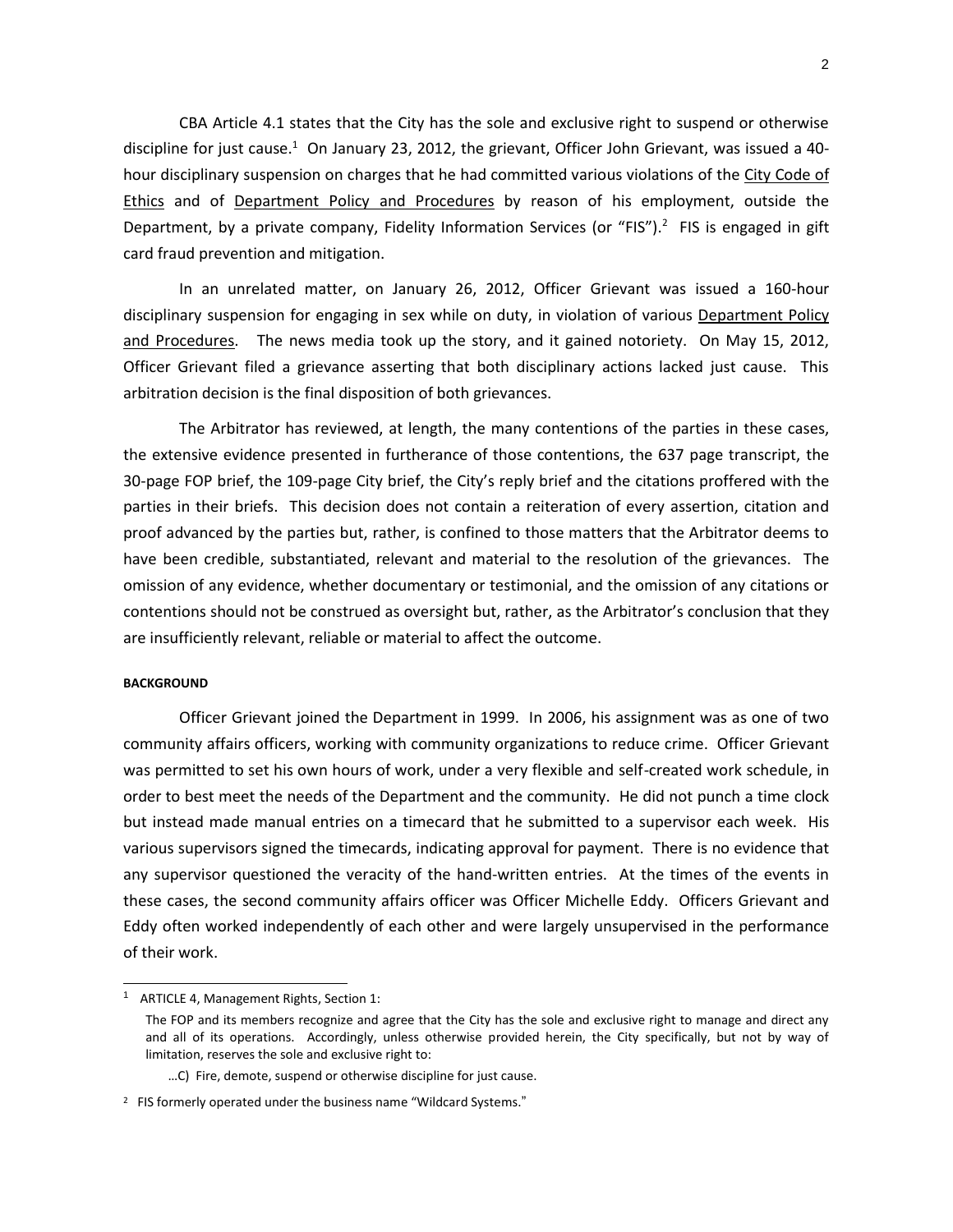#### **THE OUTSIDE EMPLOYMENT CHARGES**

Department employees are permitted to engage in outside employment, provided that they meet certain restrictions and requirements. Officer Grievant was charged with having violated the following restrictions and requirements by reason of his FIS employment:

- The employment must be only "incidental or occasional, $^{3}$
- It must not exceed 30 hours per week.<sup>4</sup>
- The outside work request will not be approved if the work to be performed is that of a private investigator or is in a capacity "for the purpose of conducting investigations"<sup>5</sup> or as a bill collector or retail credit investigator.<sup>6</sup>
- Prior to engaging in such employment, the officer must submit an employment application with the Special Details Unit and receive the approval of the City Manager.<sup>7</sup> Thereafter, the employee must file, annually, a renewal of the request with the Personnel Department.<sup>8</sup> The form is titled the OUTSIDE EMPLOYMENT REQUEST form (the "REQUEST FORM"). Officer Grievant was charged with having failed to file REQUEST FORMS in 2001 and from 2003 through 2007.

- 4 Sunrise Police Department, Policy and Procedures
	- 36.6.11.1: Members are not permitted to work more than thirty (30) hours in off-duty special details and/or nonpolice employment in one workweek.
- 5 Sunrise Police Department, Policy and Procedures
	- 36.6.22.5: Approval may not be granted for non-police employment, which might interfere or be in conflict with official duties, may bring discredit upon the employee or the Department or that is in violation of the rules, regulations, policies or procedures of the Department of any City or County Ordinances.
		- 36.6.22.5.1: Examples include, but are not limited to:
			- 36.6.22.5.1.5: Employment as a private investigator or in any capacity for a business for the purpose of conducting investigations.
			- 36.6.22.5.1.6: Employment as a bill collector or retail credit investigator.
- 6 Ibid
- 7 Sunrise Police Department, Policy and Procedures
	- 36.6.22.1: Any member requesting to work non-police employment must fill out and submit to the Special Details Unit a non-police employment application prior to commencing such employment.
	- City of Sunrise Code, Section 10-24. Conflicting employment, outside employment.
		- (e) Any outside employment by departmental personnel or employees must first be approved in writing by the city manager who shall maintain a complete record of such employment.
- 8 City of Sunrise Code, Section 10-24. Conflicting employment, outside employment.
	- (f) Departmental personnel or employees engaged in any outside employment for any person, firm, corporation or business entity shall file an annual renewal request identifying the outside employer and the nature of the work being done pursuant to same. The request shall be filed with the Personnel Department no later than noon on January 31st of each year, including the January following the first year that such person held such employment. The city manager or the city commission may require monthly reports from any departmental personnel or any employee for good cause

<sup>-&</sup>lt;br>3 City of Sunrise Code, Section 10-24. Conflicting employment, outside employment.

<sup>(</sup>d) Departmental personnel or employees may accept incidental or occasional outside employment so long as such employment is not contrary, detrimental or adverse to the interest of the city and the approval required in subsection (e) is obtained.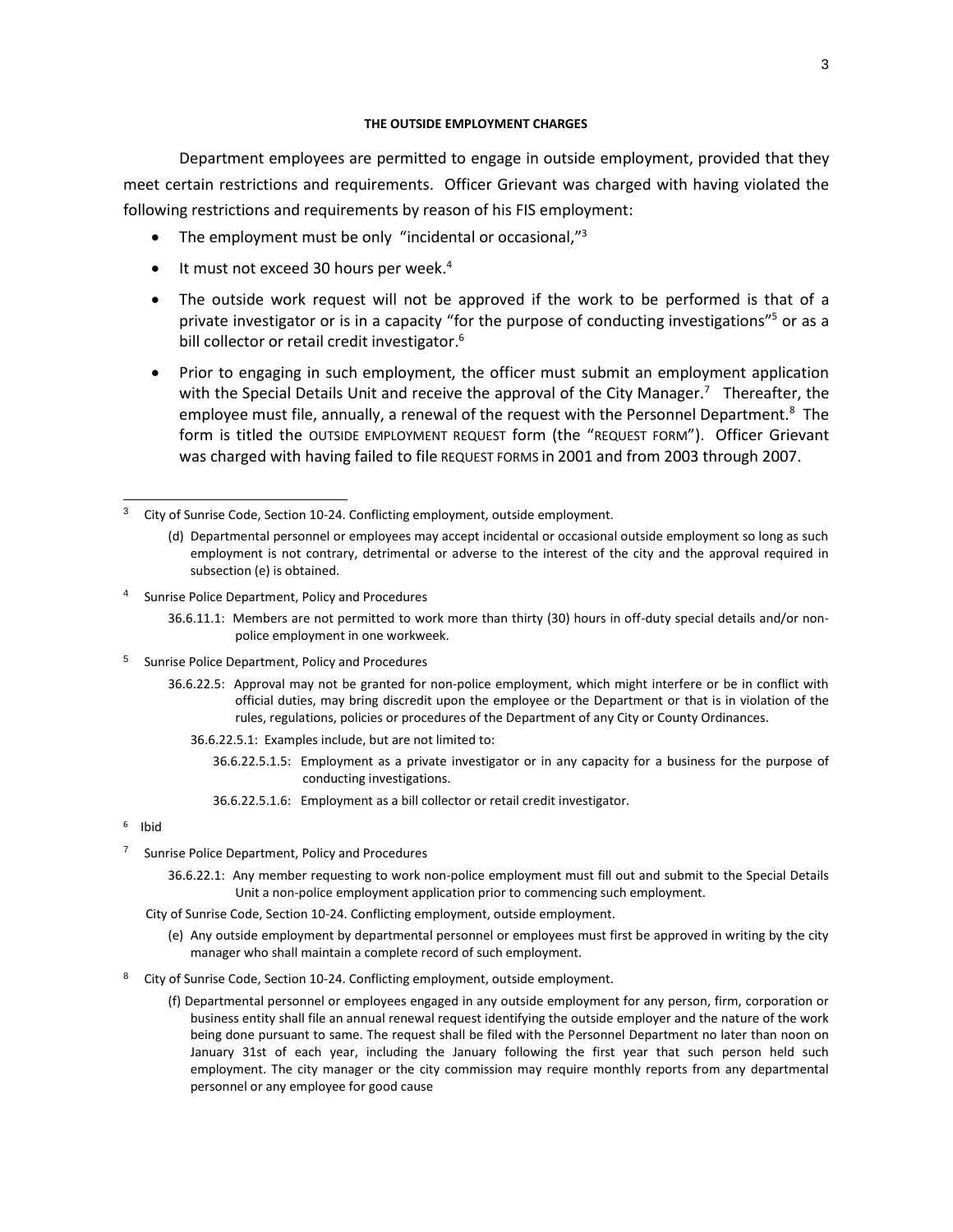Officer Grievant was not charged with having falsified the entries of the REQUEST FORMs that he submitted.

The Department's inquiry into Officer Grievant's FIS employment was prompted by an April 24, 2011 anonymous letter that charged Officer Grievant with being a full-time supervisor for FIS. The content of the letter suggested that its author was a fellow police officer<sup>9</sup> but the author's identity remains unknown. The letter was referred to Lt. William Glennon, an internal affairs investigator. Lt. Glennon visited the offices of FIS on May 3, 2011, where he happened upon Officer Grievant. Officer Grievant introduced Lt. Glennon to his FIS supervisor, Mr. Ralph Calvano.<sup>10</sup> Officer Grievant then exited, leaving the two men to speak alone. Lt. Glennon took handwritten notes of what Mr. Calvano said. Mr. Calvano is a Senior Vice President of FIS.

Lt. Glennon did not electronically record the conversation and did not take Mr. Calvano's statement under oath.<sup>11</sup> Mr. Calvano was not thereafter interviewed; nor did either party call him to

l

CBA Article 5, Section 1:

The City agrees to abide by the requirements contained in the Law Enforcement Officers' Bill of Rights [i.e., Section 112.531, et seq., Florida Statutes], including any and all subsequent revisions thereto, and that statute is incorporated herein by reference.

FS 112.532 Law enforcement officers' and correctional officers' rights.--

…

All law enforcement officers and correctional officers employed by or appointed to a law enforcement agency or a correctional agency shall have the following rights and privileges:

- (1) RIGHTS OF LAW ENFORCEMENT OFFICERS AND CORRECTIONAL OFFICERS WHILE UNDER INVESTIGATION.--Whenever a law enforcement officer or correctional officer is under investigation and subject to interrogation by members of his or her agency for any reason that could lead to disciplinary action, suspension, demotion, or dismissal, the interrogation must be conducted under the following conditions:
	- (d) The law enforcement officer or correctional officer under investigation must be informed of the nature of the investigation before any interrogation begins, and he or she must be informed of the names of all complainants. All identifiable witnesses shall be interviewed, whenever possible, prior to the beginning of the investigative interview of the accused officer. The complaint, all witness statements, including all other existing subject officer statements, and all other existing evidence, including, but not limited to, incident reports, GPS locator information, and audio or video recordings relating to the incident under investigation, must be provided to each officer who is the subject of the complaint before the beginning of any investigative interview of that officer. An officer, after being informed of the right to review witness statements, may voluntarily waive the provisions of this paragraph and provide a voluntary statement at any time.

<sup>9</sup> The letter stated,

<sup>&</sup>quot;How can John Grievant be a fulltime employee here and a full time supervisor for Wild Card Systems? Does anybody know where the guy is all day? Does anybody care? The guy is committing fraud and theft and slides by because his partner is the Deputy Chief's wife? I get stuck working 11.5 hours a day with no weekends and this guy gets to do whatever he wants. Unbelievable!"

<sup>&</sup>lt;sup>10</sup> The Union stated, in its brief, Lt. Glennon "chose to craftily arrive without notice and attempt to gain as much information as possible." Presuming, *arguendo*, this to be true, the Arbitrator finds that it was devoid of due process implications.

<sup>&</sup>lt;sup>11</sup> The Union argued that when, on May 3, 2011, Lt. Glennon spoke to Mr. Calvano, he had a duty under FS  $$112.532(1)(d)$ to "formally" interview Mr. Calvano, which the Arbitrator takes to mean an interview under oath, and to electronically record his statements. CBA Article 5, Section 1 incorporates the statute by reference: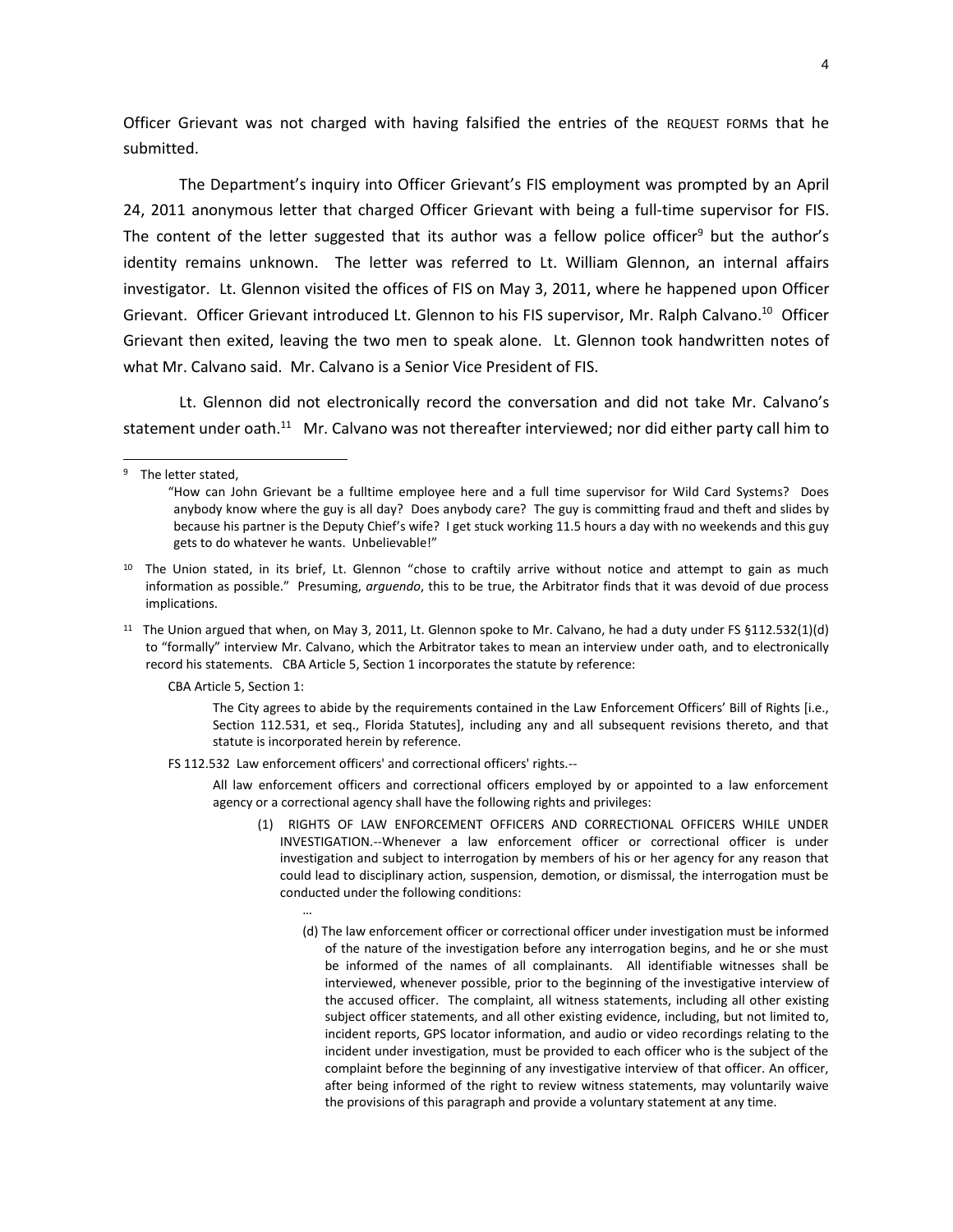testify in this arbitration hearing.<sup>12</sup> Lt. Glennon's testimony and notes proffered in this arbitration hearing are hearsay as to the truth of the matters that Mr. Calvano told Lt. Glennon. They are direct evidence that Mr. Calvano made those statements.

Lt. Glennon testified that Mr. Calvano told him the following: that Officer Grievant had worked for FIS since July 31, 2000; that he was a full-time salaried employee with flexible hours; that he worked 40 hours-a-week; that he supervised a staff of 20 people working 7 days-a-week; and that he earned an annual salary of \$94,000. Mr. Calvano said that Officer Grievant's work pertained to preventing gift card fraud, detecting fraud when it happened, identifying the fraudsters, and minimizing the consequences of the fraud. Officer Grievant brought a high degree of computer knowledge to the performance of this work.

Lt. Glennon reported this conversation to Police Chief John Brooks, who directed Lt. Glennon to initiate an Internal Affairs ("IA") investigation. In the course of the IA investigation, Lt. Glennon found that the City's personnel records contained Officer Grievant's approved REQUEST FORMS for 1999, 2000, 2002, and 2008 through 2011, but found no approved REQUEST FORMS for 2001 or for 2003 through 2007.

 $\overline{a}$ 

The FOP brief also charged that the Department denied Officer Grievant "the ability to evaluate [Calvano's] statements as they were made." The Union identified no statute or CBA provision requiring an accused officer be accorded "the ability to evaluate [a witness's] statements as they were made."

The Union reasoned that the Department's duty to have "formally" interviewed Mr. Calvano derived from the statutory statement that "All identifiable witnesses shall be interviewed…" and that the requirement that the interview be electronically recorded derived from the statutory statement that "all witness statements…., and audio or video recordings relating to the incident under investigation, must be provided…" to the officer under investigation. The Union stated the following in its brief: "The statute clearly states that there must be audio or video recordings of witnesses." "Florida Chapter 112 is unambiguous; witness interviews must be recorded and provided to the officer prior to his interview."

The Arbitrator finds the Union's contentions to be without merit. The cited statutory provisions do not prescribe the form (e.g., sworn, electronically recorded, etc.) that a witness interview must take, nor is form the subject of the cited statute. The subject of the statutory provisions is procedure, and its applicability is conditional. Here is the relevant text: "whenever possible," witness interviews are to be conducted "…prior to the beginning of the investigative interview of the accused officer." Assuming that Lt. Glennon's talk with Mr. Calvano was an "interview" within the meaning of the statute, it was conducted prior to Officer Grievant's investigative interview. As for the fact that no electronic recording was made, the statute does not require the electronic recording of witnesses' statements. What the statute requires is that *if* such recordings are made, they be furnished to the accused officer prior to the commencement of the accused's investigative interview.

 $12$  The Union charged, in its brief, that the Department denied Officer Grievant due process by not calling Mr. Calvano to testify. The Arbitrator disagrees. Had the Union wished to have the benefit of Mr. Calvano's testimony, it could have subpoenaed him to appear as its witness. It did not do so.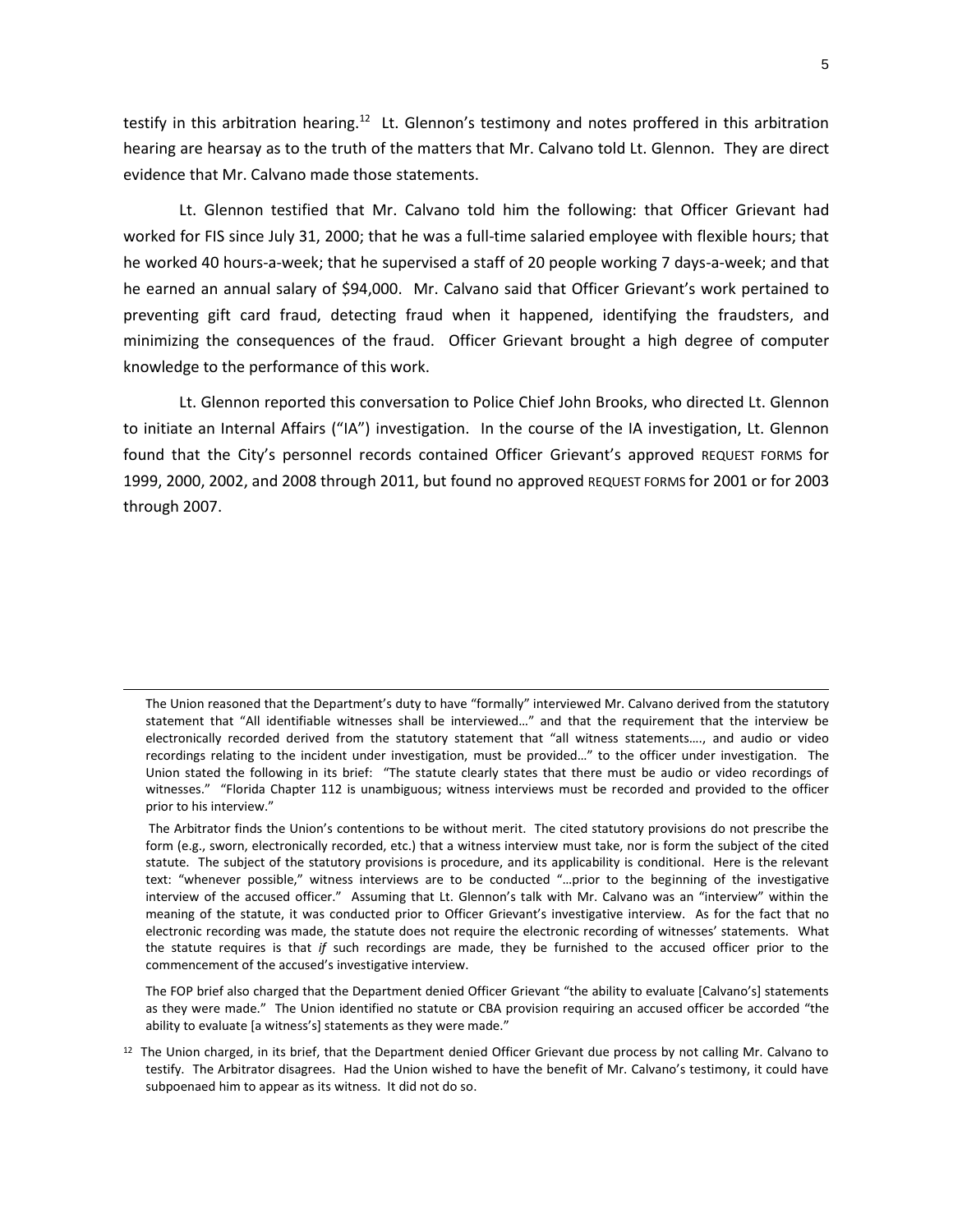#### **WHETHER OFFICER GRIEVANT'S FIS WORK WAS INCIDENTAL OR OCCASIONAL**

The following is the evidence that Officer Grievant's FIS employment was not incidental or occasional:

- Officer Grievant stated that FIS considered him to be a full-time employee.<sup>13</sup>
- FIS paid him a \$94,000 annual salary.
- He was not an hourly employee.
- His FIS title was "Senior Manager for Fraud."<sup>14</sup>
- For the preceding 5 years,<sup>15</sup> he supervised a staff of 15 to 20 analysts engaged in round-the $clock^{16}$  gift card transaction surveillance.
- He monitored, managed, counseled and prepared performance evaluations of his FIS staff, and had the discretion to and did terminate the employment of a staff member.
- He attended conferences in order to "Improve industry knowledge and expand fraud contacts, establish new law enforcement partnerships, build new relationships across the fraud prevention/detection industry."<sup>17</sup>
- Officer Grievant testified that he was instrumental in the development and success of FIS's business.
- Officer Grievant testified that worked for FIS an average of approximately 30 hours a week for many years.

Based upon the foregoing, the Arbitrator finds that Officer Grievant's employment by FIS was, *prima facie*, constant and regular, and was not **occasional**. And the Arbitrator finds that Officer Grievant's FIS employment was not *incidental* (meaning negligible, unimportant or insignificant) either intrinsically, or compared to his employment by the Department, whether measured in terms of hours spent or income received.

- Q. Okay. Now, when you say its "considered full time" what exactly do you mean by that?
- A. … full time is anybody who works 30 hours per week.
- <sup>14</sup> Grievant June 13, 2011 investigative interview, page 6.
- 15 Transcript, page 598:

 $\overline{a}$ 

- Q Did you tell me how long you were a supervisor [at FIS]?...
- A I kind of transitioned into the role. I would probably say, to be fair, maybe the last five years.
- <sup>16</sup> Officer Grievant testified that it is a 24/7 operation.

<sup>&</sup>lt;sup>13</sup> Grievant June 13, 2011 investigative interview, pages 4-5.

Q. Okay. Now your job there, is it full time or part time?

A. It's considered full time.

<sup>&</sup>lt;sup>17</sup> Quoting Officer Grievant's FIS performance evaluations for 2009 and 2010.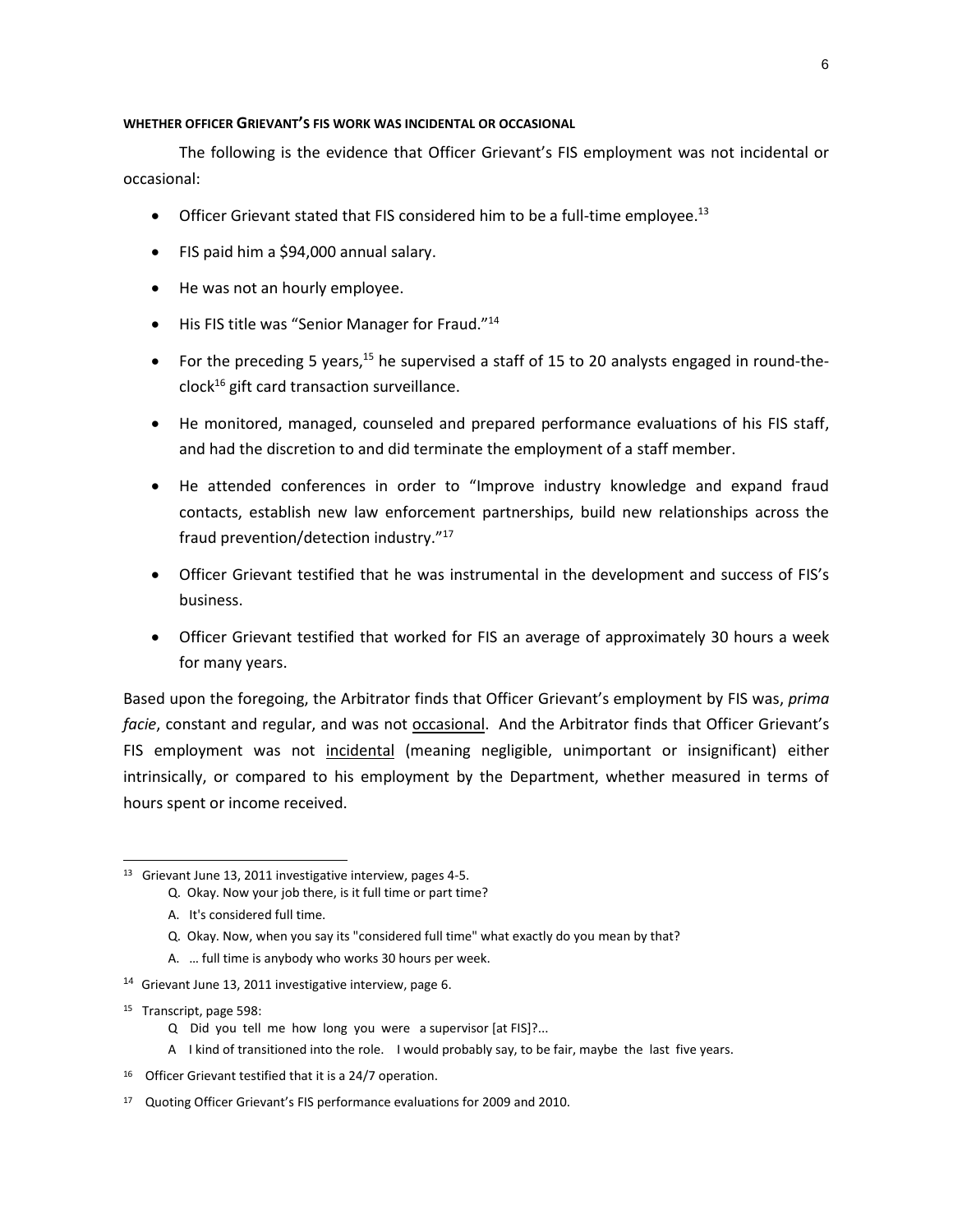### **WHETHER OFFICER GRIEVANT'S FIS WORK EXCEEDED 30 HOURS PER WEEK<sup>18</sup>**

The evidence that Officer Grievant worked for FIS in excess of 30 hours per week consisted of the following:

- the hearsay statement of FIS Vice President Calvano that he worked 40 hours-a-week;
- the hearsay statement of FIS Vice President Calvano that Officer Grievant was a "full-time" FIS employee and the published FIS policy<sup>19</sup> that defines a full-time employee as one who works more than 30 hours-a-week;
- the circumstantial evidence of the amount of time that would have been required for Officer Grievant to have carried out his FIS responsibilities, as he described those responsibilities;
- the circumstantial evidence of a March 7, 2012 letter to Sunrise Chief Brooks from FIS Vice President Calvano stating that, in the future, Officer Grievant would work "a reduced schedule" that would "average less than 30/week," from which it may reasonably be deduced that his schedule before the reduction had not averaged fewer than 30 hours a week; and
- Officer Grievant's statements that, having worked for FIS 30 hours in a week, he nonetheless accepted FIS-related phone calls beyond those 30 hours. Here is an example of such a statement:<sup>20</sup>
	- Q. …[Your] statement is… that you do not exceed… 30 hours at FIS.
	- A. That's right.
	- Q. Nor have you ever?
	- A. Nor have I ever other than -- yeah, uh, I mean to be honest, I mean could I have gotten a phone call, you know, and if it was - if I was there - I already did 30 hours a week, did I answer the phone call? Maybe, you know. So… 'cause they give me a company cell phone.
- Officer Grievant testified thus as to the number of hours he worked for FIS:  $^{21}$

- <sup>20</sup> Grievant June 13, 2011 investigative interview, page 37.
- <sup>21</sup> Transcript page 590-591 [Arbitrator's emphases]
	- Q So the definition, according to both of your exhibits, of a full-time employee are employees who are regularly scheduled to work more than thirty hours per week; would you agree with me?
	- A Thirty or more hours.

l

- Q Work more than thirty hours per week?... the policy is regularly scheduled to work more than thirty hours per week; are we in agreement on that?
- A More than thirty, thirty or more hours, yes.
- Q More than thirty hours per week. I don't know why we're quibbling. You keep saying something different. I'm reading --
- A I'm sorry. That's what it reads, yes.

<sup>&</sup>lt;sup>18</sup> In its post-hearing brief, the Union charged that the Department disciplined Officer Grievant "for working 40 hours a week… " The relevant charge was that his work for FIS exceeded 30 hours a week,

<sup>&</sup>lt;sup>19</sup> FIS EMPLOYMENT AND COMPENSATION POLICIES, EMPLOYMENT CATEGORIES, Full-Time Employees: "Full-time employees are employees who are regularly scheduled to work more than 30 hours per week."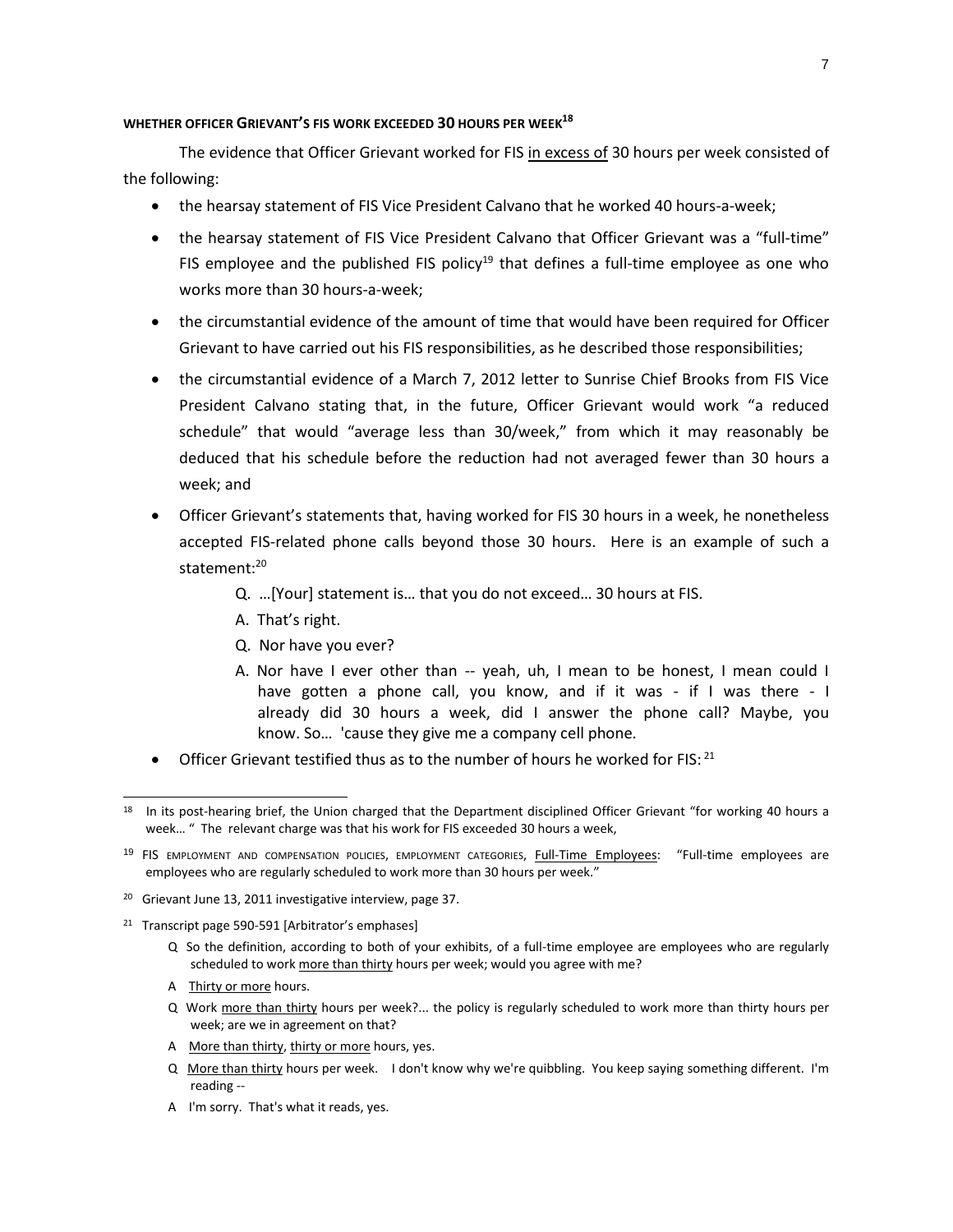- He worked an average of 30 hours per week.
- He worked fewer than 30 hours "a lot of days" (by which the Arbitrator takes Officer Grievant to have meant a lot of weeks) and
- Except for the occasional phone call or two, his work did not exceed 30 hours in a week.

The Arbitrator notes the inherent illogic of the three claims.

When asked, during a June 13, 2011 investigative interview, whether, at any point in time, he had been averaging more than 40 hours a week, Officer Grievant answered "I have not been in the building more than 30 hours a week." He then explained that he could work for FIS from his home.

The Union argues that the Department did not identify a specific week that Officer Grievant's work for FIS had exceeded 30 hours and that, with this discipline, the Union has been constrained to disprove a negative: that officer Grievant did not work for FIS in excess of 30 hours a week "on a regular basis."<sup>22</sup> (Quoting the Union's brief.) The Union argues that the Department's entire case on this point rests on Mr. Calvano's hearsay statement and that, under Florida statute, hearsay alone cannot support discipline.<sup>23</sup>

Assessing the foregoing, the Arbitrator finds that Officer Grievant's employment by FIS exceeded 30 hours per week.

- Q You were a full-time employee according to FIS standards, correct?
- A I was.

 $\overline{a}$ 

- Q So you regularly worked more than thirty 5 hours per week?
- A My average was thirty hours a week there, with the exception, as I indicated earlier, a phone call or two. The entire two hundred people can attest to that. [Arbitrator's note: the Union produced no witness who so attested. If Officer Grievant was referring to 200 FIS employees, he did not indicate how they would have known that he worked an average of only 30 hours a week.]
- Q Would you agree with me that if you averaged thirty hours per week, there were some that you worked more than thirty hours?
- A Maybe a phone call. There was probably a lot of days that I worked there less than thirty hours.
- 22 The Union stated, in its brief, that "there was an issue regarding the definition of 'full time employment.' FIS considered it 30 hours or more. The City precludes over 30 hours of outside employment per week." The Arbitrator notes that the FIS definition of full-time employment was not "30 hours or more" but rather "more than 30 hours."
- $23$  In support of this legal conclusion as to the utility of hearsay evidence, the Union cites Florida statute pertaining to the use of hearsay evidence in administrative proceedings before administrative law judges, FS §120.57(c):
	- (c) Hearsay evidence may be used for the purpose of supplementing or explaining other evidence, but it shall not be sufficient in itself to support a finding unless it would be admissible over objection in civil actions.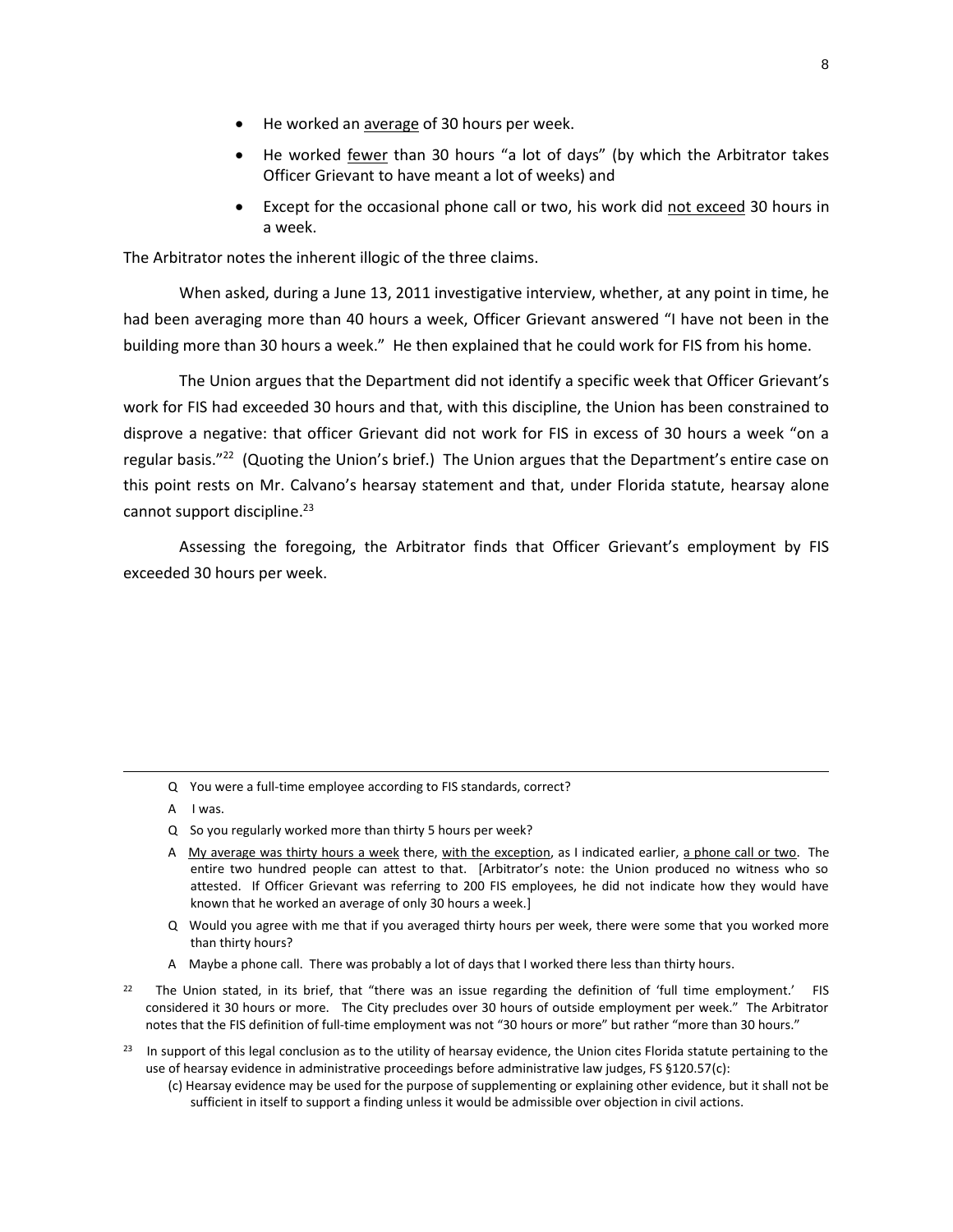# **WHETHER OFFICER GRIEVANT WORKED FOR FIS "IN ANY CAPACITY… FOR THE PURPOSE OF CONDUCTING INVESTIGATIONS" OR AS A "RETAIL CREDIT INVESTIGATOR"**

Departmental Policies and Procedures state that outside employment REQUEST FORMS may not be granted if the employment will be engaged in retail credit investigation or will be working "…in any capacity for a business for the purpose of conducting investigations."

The Union asserts that FIS did not employ Officer Grievant as a fraud investigator but, rather, employed him "to monitor systems that red-flagged transactions that were out-of-theordinary, thereby possibly being fraudulent or nothing more than an end-user mistake."

The evidence that Officer Grievant engaged in investigative activities is (1) Lt. Glennon's testimony of the hearsay statement given to him by FIS Vice President Calvano, (2) the direct testimony of Officer Grievant and (3) other circumstantial evidence.

Officer Grievant initially testified that he did not engage in investigations of fraudulent uses of gift cards, and explained that his work consisted of computerized card-use trends detection and the reporting of exceptions.<sup>24</sup> However, in his subsequent testimony, Officer Grievant described his subordinates' engagement in work that, the Arbitrator finds, can fairly be considered as investigative. This included his duty to identify whether fraud had occurred, a duty that entailed his pursuing the following inquiries:

*"[W]here did you [the vendor] ship the merchandise? Send us the proof.' Etcetera. 'How did you get it?' So forth.*"

Officer Grievant's FIS duties also included the curtailment of fraudulent activities and the remediation of fraudulent card use through charge-backs.<sup>25</sup>

 $\overline{a}$ 

Transcript, 568, Officer Grievant:

"[My FIS analysts]… sit there every day looking at the transaction, filling out the form either with VISA or MasterCard on-line, or Discover or American Express, and fighting to recover that money. [Tr 568-569]

*footnote continues*

<sup>24</sup> Officer Grievant's testimony, transcript at 429

<sup>&</sup>quot;…it's best summarized as… we work with software and exception reporting at a computer, looking for common trends where we're going to sustain losses, fraud losses, where someone may have used a stolen credit card to fund the card on a consumer website. For a bank, a negative balance loss because the tolerance, which is the difference of what you pay from like in a restaurant, when you go in a restaurant, every financial device has a term called tolerance that you set up and it says okay, when I go to pay my bill, the bill is going to be \$10, I know that I'm going to tip the waiter at least 20 percent. So we configure the system to say okay, we can accept \$12 from that merchant at that time. So it's basically a bunch of off-the-shelf software from vendors, or software that we've created or built that manages these exception or red flags at the computer.

<sup>&</sup>lt;sup>25</sup> Transcript, 566-567, Officer Grievant:

<sup>&</sup>quot;There's charge-backs associated with… card holders just claiming error, 'I ordered something on-line, I didn't get it,' as an example. So you order something through Amazon.com, you say you didn't get it, right?, and they fill out an affidavit saying 'Hey, we didn't get this.' **We go out to Amazon and say 'Hey, where did you ship the merchandise? Send us the proof.' Etcetera. 'How did you get it?' So forth. And we can do charge-backs that way… I have to go back… and say 'Hey, Amazon, you delivered it to the wrong address. You need to give us our money back so we can repay the cardholder if he was disputing."** [Arbitrator's emphasis]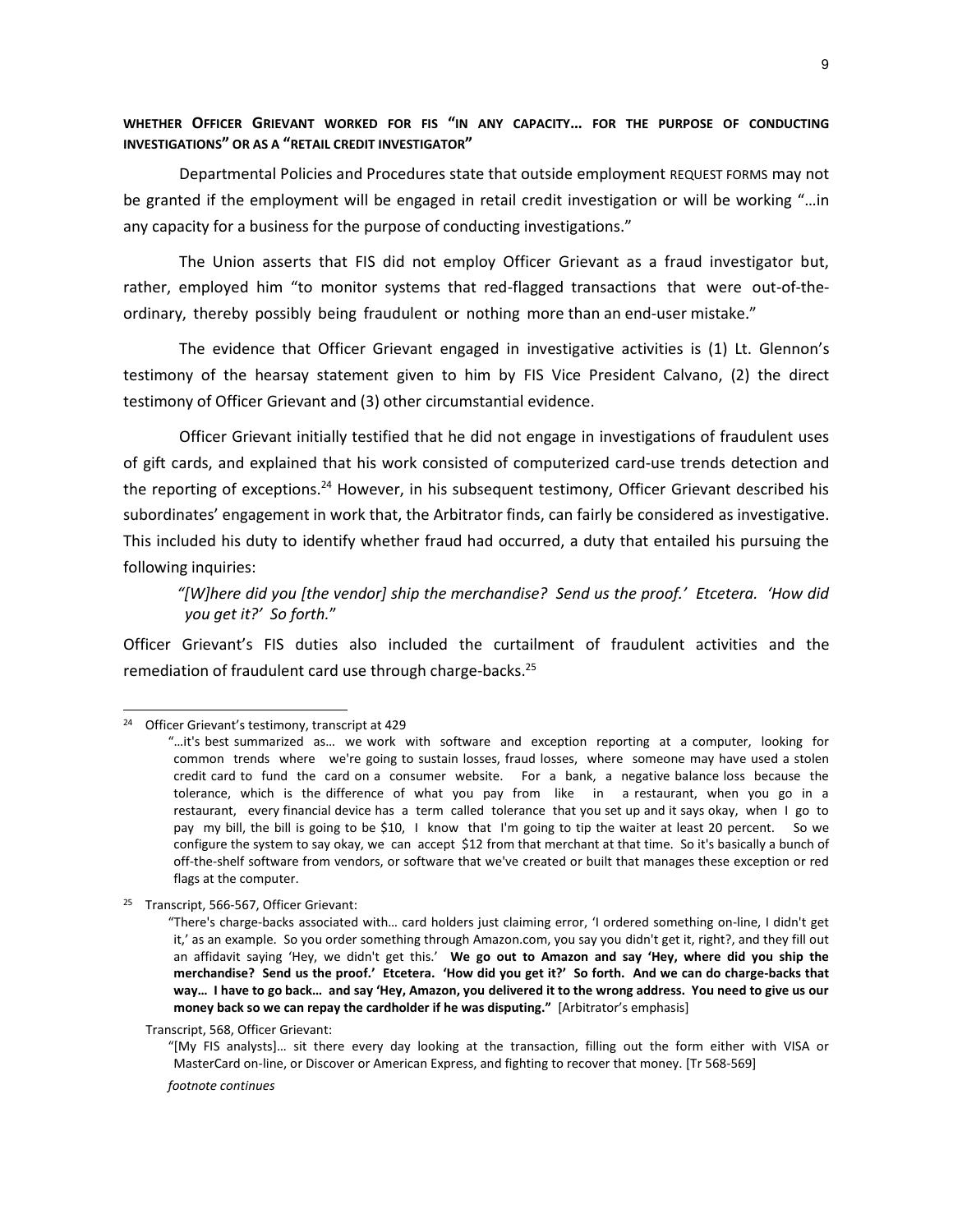During his June 13, 2011 investigative interview, Officer Grievant was asked whether he conducted any type of "investigations" as the term is used from a police officer's standpoint. Officer Grievant answered that police enforcement officials who were seeking information would contact him or would ask his opinion as to the course of their investigations, and that he would respond to their inquiries, but that he had not done the investigations.<sup>26</sup> He was then asked about investigations that he had done for FIS, and specifically "not the police business aspect… but from their business standpoint…," Officer Grievant answered, in relevant part,

"…I'll analyze the data and then provide [that]… John Doe is, uh, a fraudster and we've confirmed that he's [a] fraud… [and ask] does he have any other accounts on file? And then we have to freeze those accounts."<sup>27</sup>

Asked whether this constituted "conducting investigations" Officer Grievant stated "Analysis is what I would call it."<sup>28</sup>

Lt. Glennon testified that Mr. Calvano said that Officer Grievant's FIS duties included setting up card programs and risk monitors pertaining to credit card fraud, ID verification to validate the identity of the fraudster(s), handling credit card disputes and problems with credit card charges, risk management support for the development of fraud prevention, detection and control, and creating fraud chargeback strategies for banks.<sup>29</sup>

A woman with whom Officer Grievant had an affair wrote a letter to the Department, dated July 11, 2011, on an unrelated matter. In that letter, she stated that Officer Grievant had told her that he "worked for a bank [Fidelity Investment Securities] in fraud investigation full time along with

 $\overline{a}$ 

June 13, 2011 investigative interview of Officer Grievant:

- A …[As] an example… an incident where… *credit card* information has been compromised. [We will]… research and then I'll analyze the data and then provide it back like… "John Doe is… a fraudster and we've confirmed that he's [a] fraud…" . [June 13, 2011 interview, page 10]
- Q You said in this in assisting them in essence if they're doing a… *credit card* investigation… in some capacity.
- A I… guess you could label it that way, you know, as far as terminology… We respond to their [the issuing bank's] request. They're the customer. We have to give them the information. [June 13, 2011 interview, page 12] (Arbitrator's emphases]
- $26$  Grievant June 13, 2011 investigative interview, pages 9-10.

Transcript, 579, Officer Grievant:

<sup>&</sup>quot;[My FIS analyst]… who bought this card, are there any other cards that John Smith has bought? Are there any other cards going to that address? …the funding source he used to buy the prepaid card or to load the prepaid card, what is that linked to and how many times is it being used. Is it in a geographical hotspot that we know that we're getting fraud? … [The analysts]… evaluate and use that data." [Arbitrator's emphasis]

<sup>&</sup>lt;sup>27</sup> Grievant June 13, 2011 investigative interview, pages 10-11.

<sup>28</sup> In its post-hearing brief, the Union charged that IA Lt. Glennon lacked understanding of what Officer Grievant did for FIS. The Arbitrator finds that he did not.

 $29$  If FIS dealt with only gift cards and not credit cards, then Lt. Glennon's description of the cards as "credit" was erroneous. Whether the error was his or was Mr. Calvano's mis-speak is unknown. Officer Grievant made the same allusion in his June 13, 2011 interview. (See the immediately preceding footnote.) There is no evidence that FIS employed Officer Grievant as a retail credit investigator.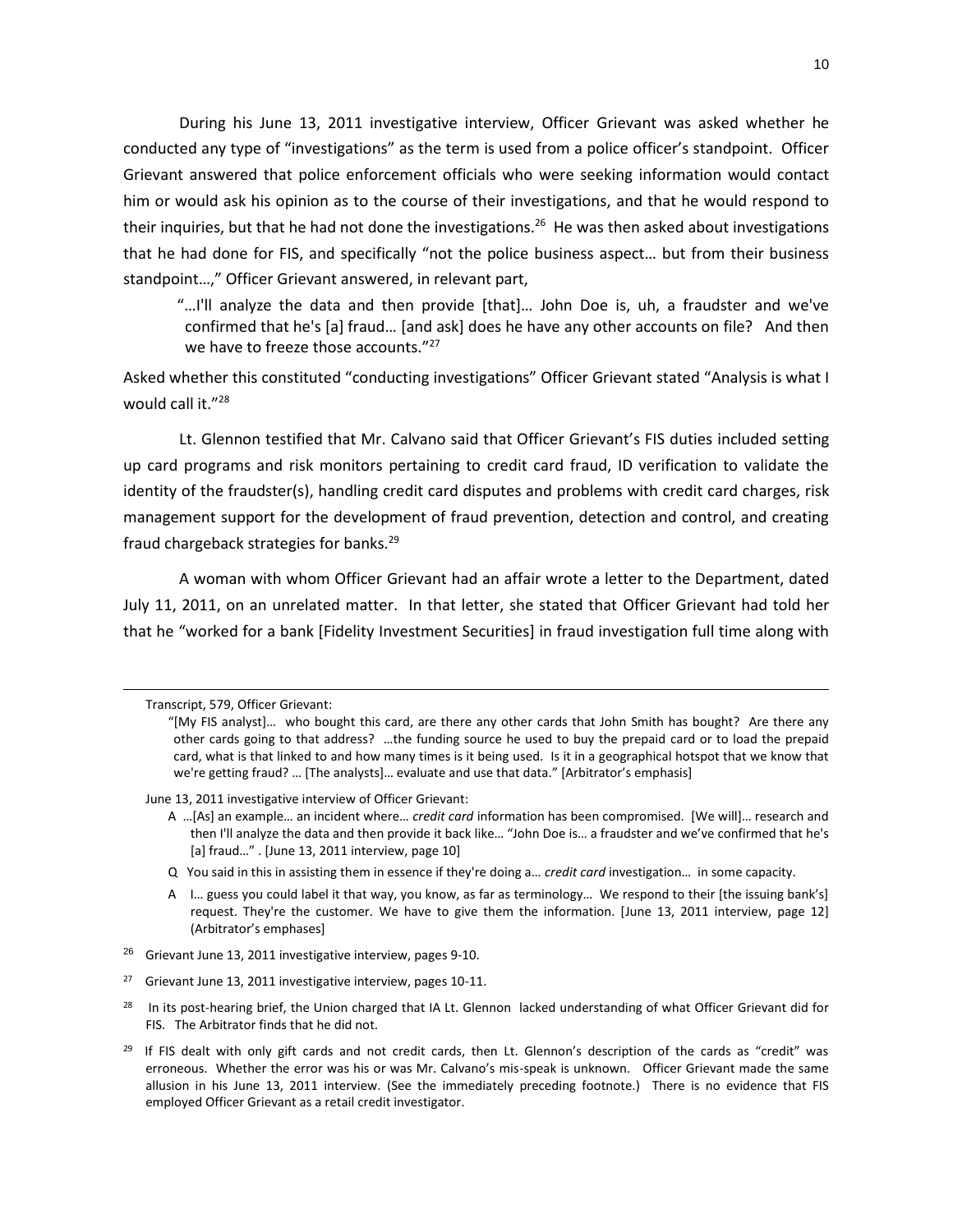the police department full time." There is no evidence that, at the time she wrote the letter, the woman knew that such FIS employment would have violated Departmental policies.

The Arbitrator finds that a preponderance of the evidence establishes that Officer Grievant's FIS duties included investigating or overseeing the investigation of gift card fraud for the purposes of identifying the method of the fraud, curtailing it and mitigating it. $30$ 

Sunrise Policy and Procedures do not prohibit an officer from engaging in investigative activities. Rather, they state that the Department may not approve an employee's REQUEST FORM to work in a job that entails such activities. Obviously, an employee is obligated to furnish sufficient disclosure on the REQUEST FORM to enable the Department to make an informed decision on the matter. The Arbitrator finds that Officer Grievant did not make such disclosure. For example, his 2011 REQUEST FORM describing his FIS duties did not suggest that he would be investigating or managing the investigation of gift card fraud; only that he would be enhancing *strategies* and improving and implementing *systems*. Here is what he wrote:

"Monitor and lead risk management strategy enhancements for both vendor relationships and internal systems. The development, enhancement, and implementation of risk prevention, detection, recovery-(chargeback) systems to reduce financial loss to clients."<sup>31</sup>

Since Officer Grievant required Departmental prior approval to engage in such investigative activities, and since he neither requested nor received such approval, he performed his FIS investigative duties in violation of City of Sunrise Code, Section 10-24(d).

l

<sup>&</sup>lt;sup>30</sup> The Union pointed out that Officer Grievant conducted no criminal investigations. The Department's Disciplinary Action Report did not charge him with having done so.

<sup>&</sup>lt;sup>31</sup> The language obfuscated rather than revealed the investigative element of the work. An analogous description of a police investigator's work would be that the official implements a law abidance system.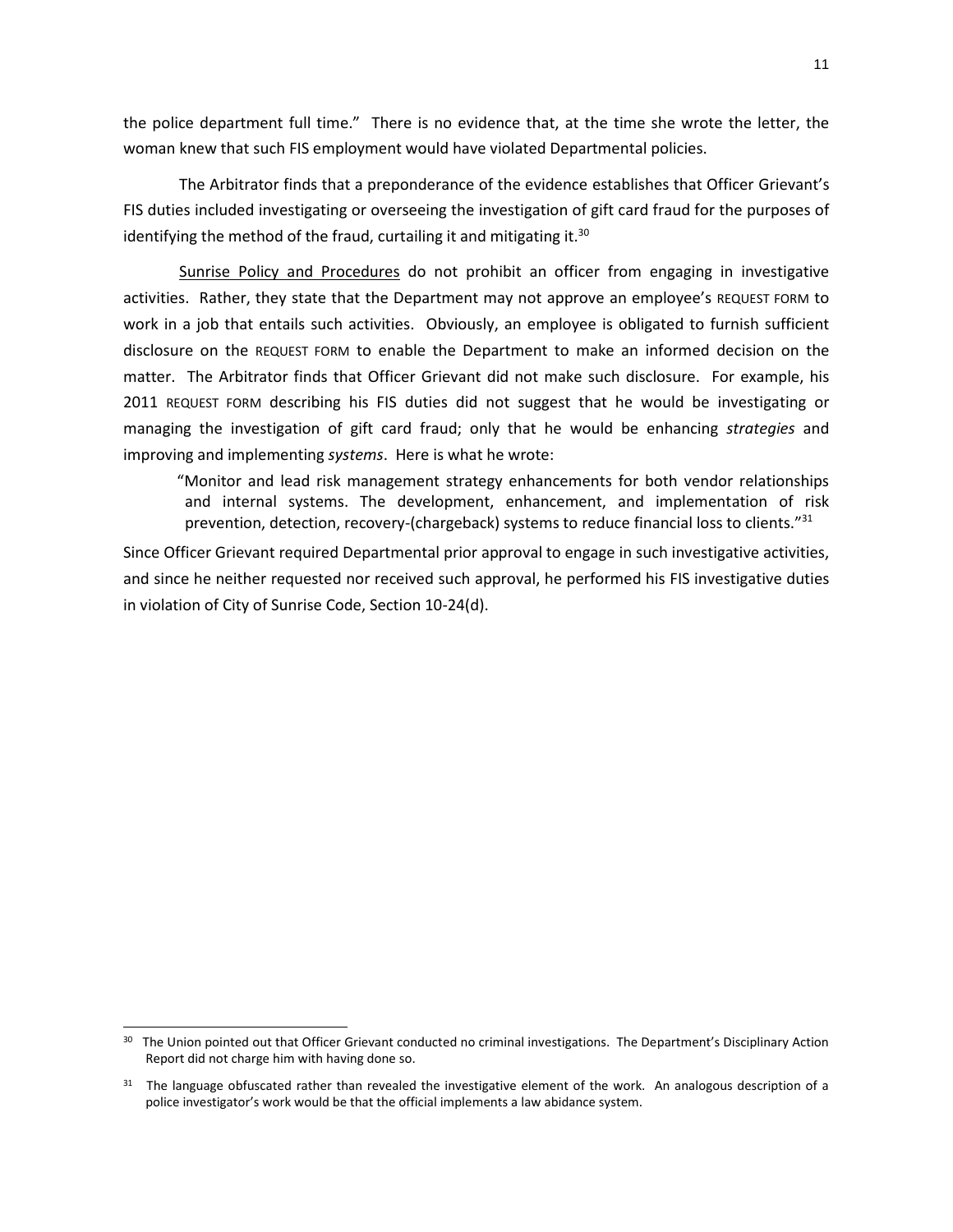#### **WHETHER OFFICER GRIEVANT FILED REQUEST FORMS IN 2001 AND FROM 2003 THROUGH 2007**

Department employees who wish to engage in outside employment are required to file a REQUEST FORM annually, and to have it approved. Officer Grievant testified that he filed a REQUEST FORM every year since 1999, and that each was approved. The Department's Personnel Office has no copies of the FORMS for 2001 or 2003 through 2007.

Officer Grievant's REQUEST FORMS for 1999, 2000 and 2002 did not require the employee to state the maximum number of hours per week to be worked. The FORMS from 2003 on consisted of a 2-page document that elicited, for the first time, the maximum weekly hours to be worked and the duties to be performed. The second page of the REQUEST FORM was for the employee's signature and the signature of the Personnel Director, indicating approval. 2003 was the first the first year for which REQUEST FORMS were not found for Officer Grievant.

In a 2003 REQUEST FORM, Officer Grievant wrote that he would be working his outside job for a maximum of 40 hours per week. The Department's Personnel Director responded to that REQUEST FORM by letter. He informed Officer Grievant that 40 hours a week was "not considered 'incidental or occasional'" and that unless he reduced his hours, the REQUEST would be denied. The letter also advised Officer Grievant that his REQUEST FORM was missing the second page – the signature page.

 Officer Grievant did not file the 2003 REQUEST FORM in which he had sought to work 40 hours per week outside employment. In his June 13, 2011 Investigative Interview, Officer Grievant stated

that he did not remember having received the Personnel Director's letter described above;

that, in 2003, Police Captain Robert Misiti informed him that he could not request to work 40 hours a week in outside employment; and

that he – Grievant – had resubmitted the REQUEST FORM to show fewer than 40 hours.

The Department's records contained neither an amended 2003 REQUEST FORM from Officer Grievant, nor the signature page for the original FORM. OFFICER Grievant testified that he could not recall having received approval in 2003.

The Department's records contain no further REQUEST FORMS from Officer Grievant until 2008 (i.e., none for 2004, 2005, 2006 or 2007). Officer Grievant testified that, to the best of his knowledge, he had submitted the required REQUEST FORMs in each of those four years<sup>32</sup> and that the FORMs had been approved. He testified that he had not retained copies.

The Personnel Department produced REQUEST FORMs for Officer Grievant for the years 2008 through 2011. Lt. Glennon testified that, in late 2007, the Department acquired a new Chief of Police, Chief John Brooks, who demanded stricter adherence to administrative regulations than had the prior chief, whom Lt. Glennon described as having been "lax." During this arbitration hearing, Lt.

l

<sup>32</sup> Investigative Interview, June 13, 2011:

<sup>&</sup>quot;[T]o the best of my knowledge, I filled out a form for each of those years." [page 23]

<sup>&</sup>quot;I completed the form, filled it out, submitted it via chain of command or whoever." [page 29]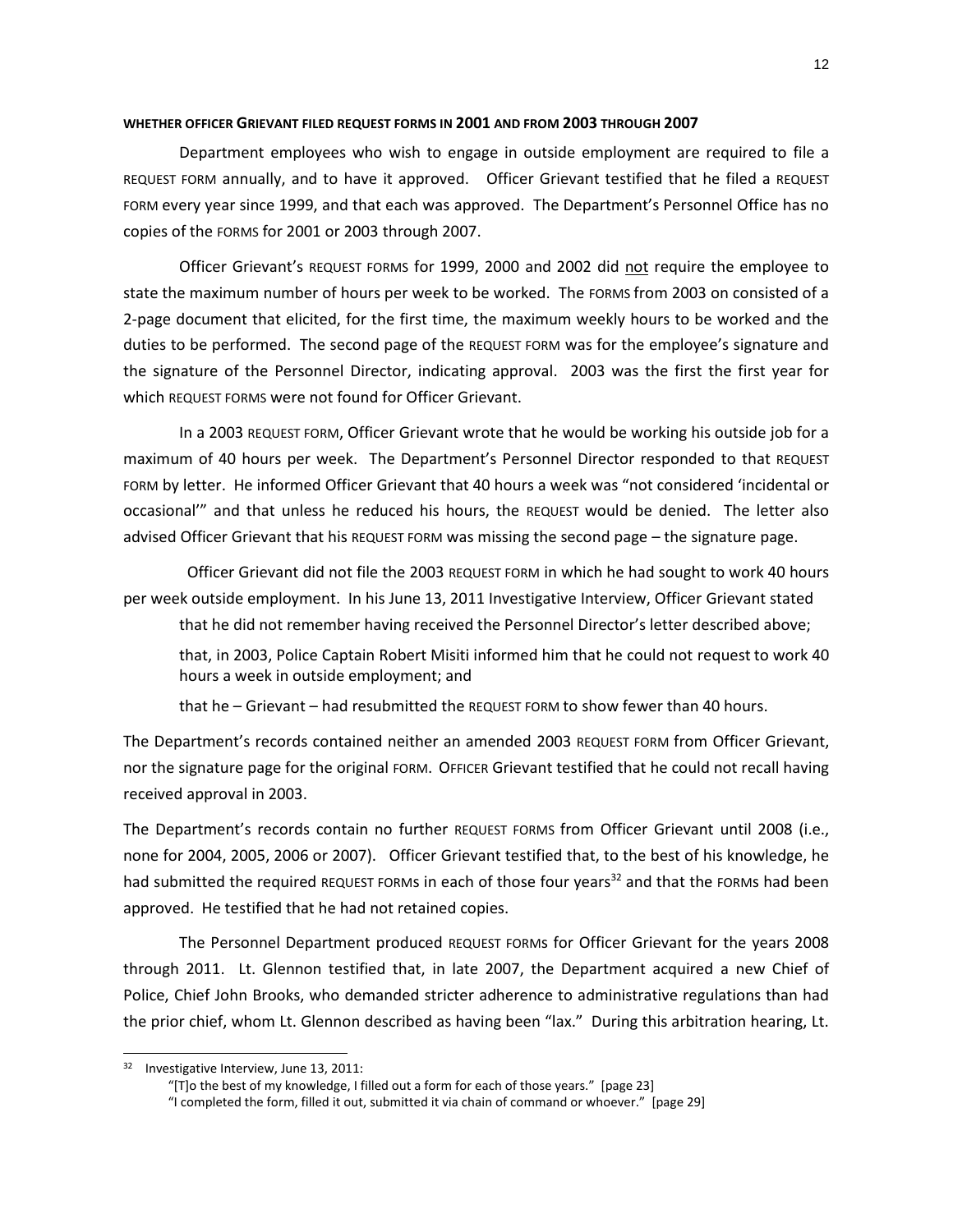Glennon speculated that the arrival of Chief Brooks and the 2008 appearance of REQUEST FORMs for Officer Grievant were correlated: that, prior to 2008, Officer Grievant had not filed the FORMs because he knew that a request for full-time employment by FIS would be denied and had calculated that his non-filing of the REQUEST FORMs would not be detected. Starting in 2008, Officer Grievant resumed filing REQUEST FORMs because he calculated that the new Chief would be attentive to whether the FORMs were being received and approved.

The Department charged Officer Grievant with having intentionally refrained from submitting an amended REQUEST FORM in 2003, and with having intentionally not filed REQUEST FORMs in any of the four subsequent years. Officer Grievant testified that he had filed REQUEST FORMs in those years, and that their absence from Departmental records must be the result of the FORMs having been misplaced or lost.

Gina Pilla is secretary to Richard Fischer, the Director of the City's Personnel Department, a position she has held since January 2006. Ms. Pilla testified that, when an employee submits a REQUEST FORM, it is reviewed and approved (or denied) by Director Fischer. If approved, she – Ms. Pilla – makes three copies of the FORM and gives one to the employee, places one copy in the employee's personnel folder, and places one in a folder for all outside employment. The original is kept by Human Resources.

Ms. Pilla testified that, in her experience, the Personnel Department has never lost any City or employee documents. In particular, she testified that no files were lost during a 2009 relocation of the files to a new location. She testified that, prior to undertaking the 2009 move, she and another secretary had scanned, optically read and stored all personnel files through the letter "N." She testified that, when she received the request for Officer Grievant's REQUEST FORMs, she looked for the FORMs in each of those files and also in the electronically scanned records from 2009, but found no copies of the FORMs for 2003 through 2007. Asked on cross-examination whether, in her experience, papers had ever been misplaced within a file, Ms. Pilla replied "Not that I have come across." She testified that no one had previously asserted that any files were missing. The Union presented no witness, other than Officer Grievant, who made such a claim. Nor did the Union proffer any documents in which such a claim had been made.

The Department asserts that the absence of Officer Grievant's REQUEST FORMS for 2003 through 2007 is *prima facie* proof that he did not file them. The FOP asserts that the evidence is circumstantial, that the FORMS may have been misplaced or lost, and that the Department bears the burden of proving that they were not.

The Arbitrator finds that forms that are filed with the Department in the ordinary course of business will be presumed to be in the Department's possession. This presumption is subject to rebuttal by objective, probative evidence. The Arbitrator finds that the Union has failed to present such evidence. The Arbitrator therefore finds that Officer Grievant failed to file the required REQUEST FORMS for 2003 through 2007.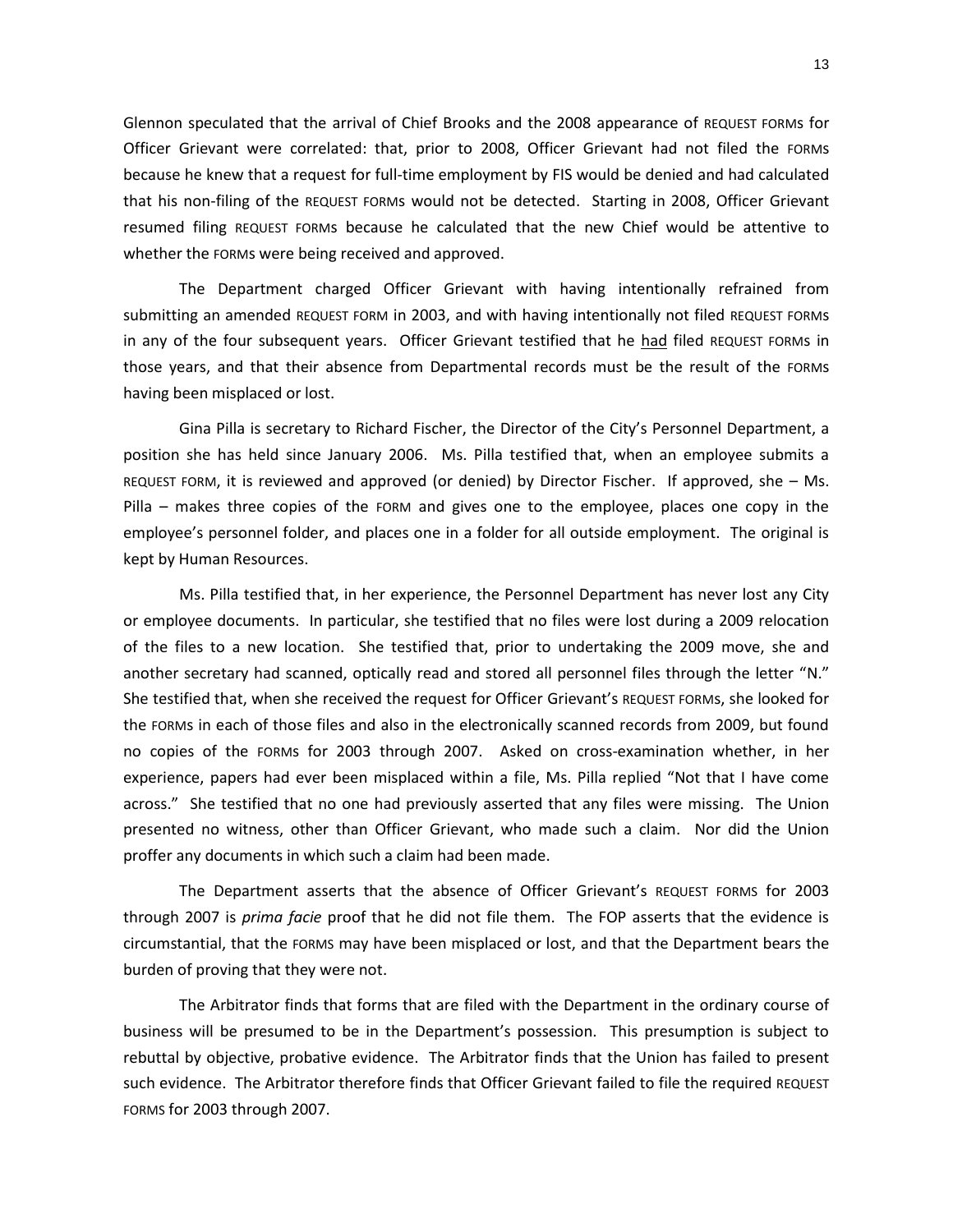# **WHETHER THE APPROVAL OF OFFICER GRIEVANT'S REQUEST FORM FOR 2012 PROVES THAT THE DEPARTMENT HAD NO BASIS FOR ISSUING DISCIPLINE FOR HIS PRIOR FIS EMPLOYMENT**

Officer Grievant submitted a REQUEST FORM to work at FIS in 2012, for up to 30 hours a week, and the request was approved. The Union contends that the 2012 approval constituted, in substance, the Department's endorsement of the very work that Officer Grievant had performed for FIS over the preceding decade, and that the discipline issued for that past work thus lacked just cause.

The Arbitrator finds that the Union's contention requires an examination of the 2012 FIS employment approval. Officer Grievant initially submitted a request for the renewal of his outside employment at FIS on January 1, 2012. He simultaneously sent a memorandum to Chief John Brooks in which he requested the same. The substance of the requests was that he be allowed to work for FIS for not more than 30 hours a week. He described his FIS job duties as follows. (All of the underlining on this page is by the Arbitrator):

"Risk Management - In 2012 The major role will be to create and launch innovative, marketdriven fraud management products and services. Maximize sales, market penetration, build new industry partnerships and profitability of existing Fraud Management products within the company."

In a February 2, 2012 memorandum, Chief Brooks denied the request and instructed Officer Grievant to terminate his FIS employment within two weeks.

In a March 5, 2012 memorandum to Officer Grievant, Chief Brooks noted, *inter alia*, that he – Grievant – had recently stated that he was a "consultant" under contract to one or more companies or individuals. (The quotation was Chief Brooks'.) The memorandum directed Officer Grievant to furnish information about the consulting arrangement and the work to be performed.

On March 7, 2012, FIS Vice President Calvano furnished Chief Brooks with written assurance that Officer Grievant would "work a reduced schedule at FIS"; that his hours "in the office" would *"*average less than 30/week" and that his "primary job responsibilities" would not include "criminal investigations or the participation in any filing of criminal cases."

On March 19, 2012, Chief Brooks sent Officer Grievant a memorandum, informing him that his – Grievant's – outside employment request would be approved only if it was accompanied by a written document from FIS Vice President Calvano stating that all of his (Grievant's) work-related functions would not exceed 30 hours a week whether or not at the FIS offices, that FIS would furnish written verification of his work schedule and his hours worked, and that FIS would give written assurance that Officer Grievant would not engage or supervise in any type of investigative activities.

On March 30, 2012, FIS Vice President Lisa Tabin sent Chief Brooks a letter of "further clarification." [Ms. Tabin's words]. The letter stated, *inter alia*,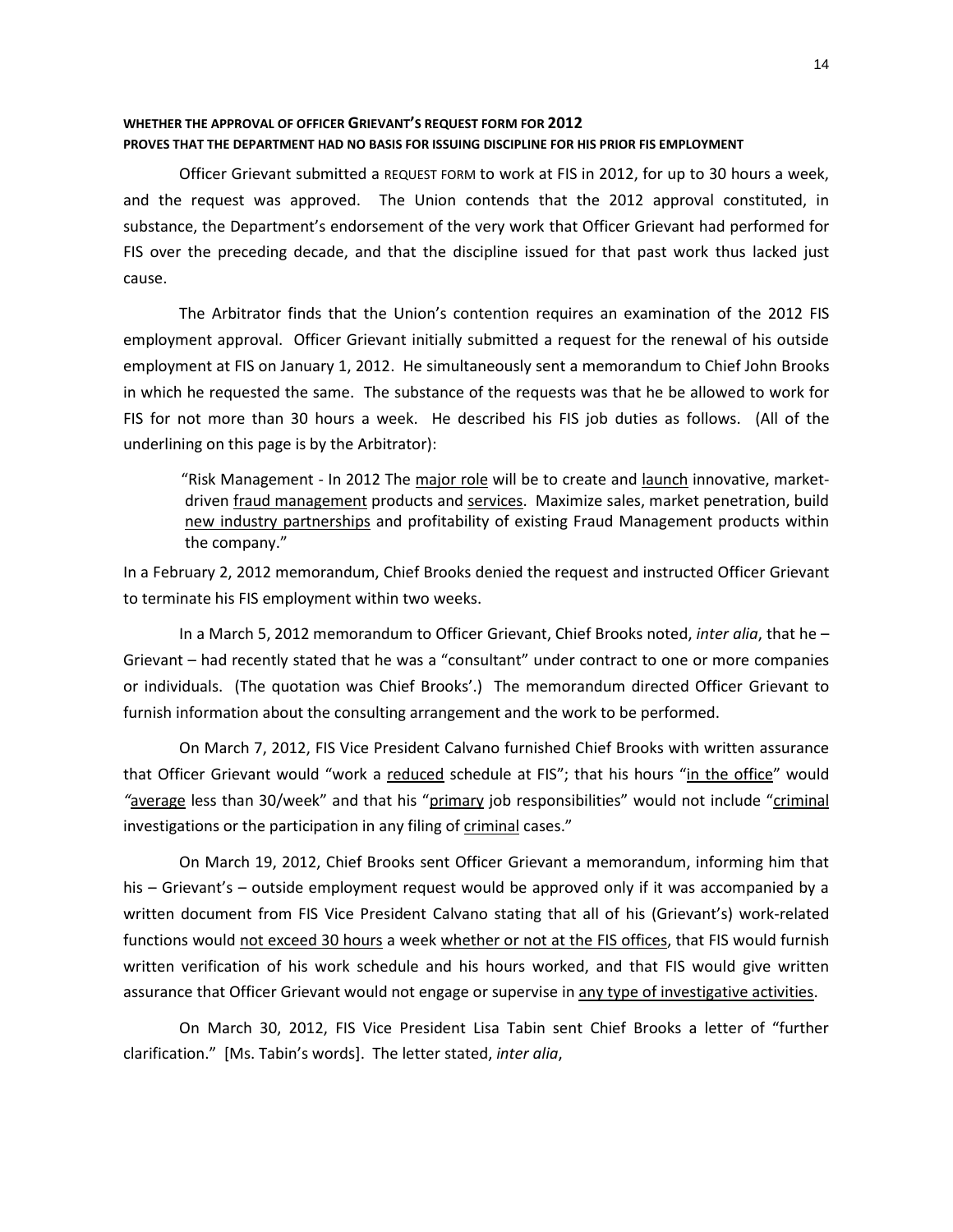"Due to his obligation at the City of Sunrise Police Department, John's schedule will not exceed 30 hours per week... Further, John will not engage or supervise investigations or participate in any filing of criminal cases."

Officer Grievant resubmitted his Outside Employment Request on April 2, 2012, and it was approved on April 5, 2012 by the Department's Personnel Director.

The Arbitrator finds that the 2012 outside work request, as finally approved by Chief Brooks, precluded the duration and types of work that the Department's regulations proscribe, and that Officer Grievant had been found to have previously acted in derogation of. The Arbitrator does not find that the approval of the 2012 request constituted the Department's tacit approval of those prior violations.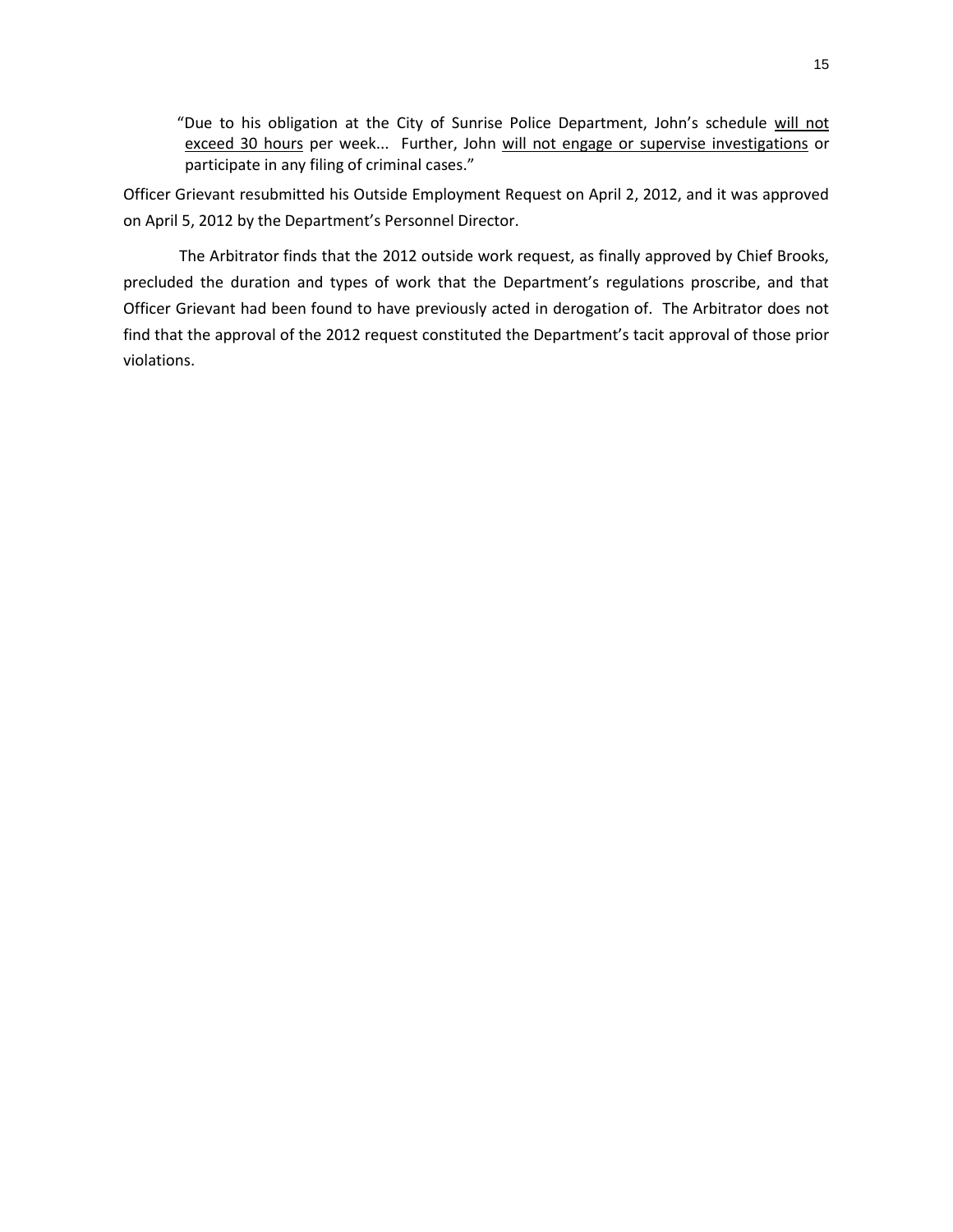#### **CONDUCT UNBECOMING**

On January 26, 2012, Officer Grievant was issued a 160-hour disciplinary suspension for engaging in sex with a young woman ("Ms. K") while on duty, in violation of various Department Policy and Procedures. The following are the relevant facts:

Officer Grievant met Ms. K following a community safety watch meeting on April 24, 2009. She asked if he would like to see her socially and he said he would. He gave Ms. K his police business card and wrote his personal cell phone number on the reverse. Their sexual relationship began on or about May 3, 2009. Ms. K and Officer Grievant both testified that Officer Grievant had held out the prospect for a permanent relationship:

Ms. K:

l

"He had made it very clear that he was in a relationship with me, that he had intentions for -- we wanted to be like a lifelong partnership." (Transcript page 79)

Officer Grievant:

(in response to the question of whether he had led her to believe she would be "the next Mrs. Grievant") "I think I did. I probably, like I said, strung her along. I was trying to manage the chaos, if you will, and trying to separate myself from her and I didn't do a very good job. Bad boyfriend." (Transcript, page 480)

According to Ms. K, on July 3, 2009 she began keeping a log that included, among other things, the dates they were together. (The log contained her personal thoughts as well. It was, in substance, a diary.) According to Ms. K, she and Officer Grievant frequently had sex at her apartment during her lunch break. She referred to these as "nooners." Ms. K's apartment was located a mile from Officer Grievant's assigned Department office, referred to as Station 92.<sup>33</sup>

On June 8, 2011, a little more than two years after they started their affair, Officer Grievant ended it by ceasing all communications with Ms. K, changing his telephone number and email address.<sup>34</sup> Ms. K testified that she believed herself to have been victimized. On June 21, 2011, she

<sup>&</sup>lt;sup>33</sup> This is Officer Grievant's estimation of the distance. [Transcript page 474].

<sup>34</sup> This is Ms. K's description of how the relationship ended:

A …on June 8th, he comes over to talk to me and he, you know, greets me kind of awkward. We got on the couch, he's hugging me, laying on me, kind of like a child to mother, touching my stomach, touching my stomach talking about a baby and that he wants to be with me… I say to him, I really want those same things, Dave, I said, but I need something… And then he says 'I filed for divorce, but we haven't come to terms financially.' I said 'Oh, great.' I go, 'Do you have a copy in your car; something you can bring to me? He said, 'I have a copy but not in my car.' And I was like 'Okay, great. Listen, you can come back and we can have communication again when you have the divorce paper and you bring a copy.' And we stood up in my foyer and he said to me, 'I know now what I need to do and it's going to take me a little time but we are going to be together and when I come back, we're going to make a baby.' And he like skipped off in a good mood and I felt like I finally achieved what I've been trying to achieve for two years. I was finally going to get him to actually take the next step, free himself as a man from his marriage [from the time they met, Officer Grievant had told Ms. K that he and his wife had separated and were living apart] and be able to just be with me like a normal relationship.

Q And yet you said that's the last time you were with him. What happened then?

A I never spoke to him again or talked to him again via email, like he never conversed with me again after that ever… I sent him an email, it said email closed. (Ms. K, transcript, pages 87-89) *footnote continues*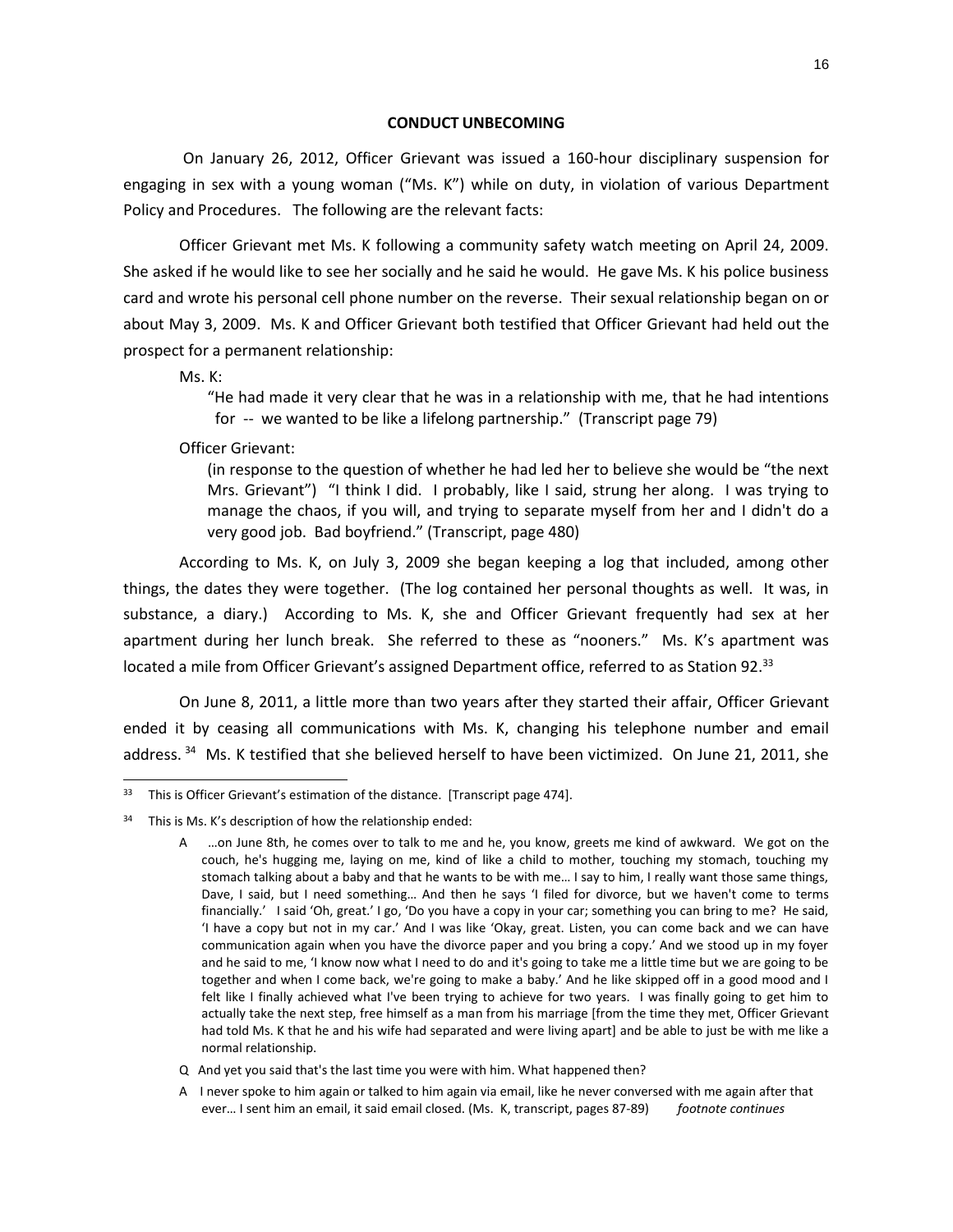spoke to a neighborhood courtesy officer who referred her to IA Lt. Glennon. Lt. Glennon asked Ms. K to identify, to the extent she could, the dates and times that she and Officer Grievant had had sex, his reasoning being that if Officer Grievant had not taken himself off the clock for those times, he would have been in violation of the Departmental prohibition against engaging in sex while on duty.<sup>35</sup> Sunrise police officers not have a set meal breaks and are considered to be on duty throughout their shift. Ms. K reviewed her log entries, telephone records, text messages and time cards and, using a spreadsheet, listed 92 dates on which, she asserted, she and Officer Grievant had engaged in sex. From the foregoing, Lt. Glennon identified 34 dates on which he deduced that Officer Grievant had been on duty.<sup>36</sup>

Ms. K noted on her spreadsheet that October 3 and 4, 2009 were a Thursday and Friday. Those were errors; the dates were a Wednesday and Thursday. Also, shortly before the arbitration hearing, Ms. K identified another entry as having been erroneous.<sup>37</sup> She removed the erroneous date from the spreadsheet. Ms. K testified, at the arbitration, that, to the best of her knowledge, the spreadsheet, as offered into evidence, was accurate. At the predetermination hearing, Officer Grievant insinuated or told Captain Torres that Ms. K was a scorned woman who had fabricated information with the intention of injuring him.<sup>38</sup> The Union argued that the two spreadsheet errors identified above were proof that the entire spreadsheet was unreliable and should be deemed

l

 The Arbitrator finds that the Union has not shown that, prior to its final determination on discipline, the Department revealed to Ms. K the contents of the complaint or of its investigation but, rather, that the Department elicited from Ms. K information it required in order to conduct a full investigation of the charges.

<sup>36</sup> Throughout its brief, the Union raised arguments as to the reasonable of the factual conclusions reached by Lt. Glennon in the course of his investigations. Since arbitration under a cba is a *de novo* proceeding, in which the arbitrator examines the evidence and tests the validity of the conclusions reached by management, this arbitration is the forum in which the validity of any conclusions drawn by Lt. Glennon is to be judged.

The Union asserted in its brief that because the CBA incorporates FS § 112.532 by reference, the Arbitrator should now address claims of its violation by the Department in its conduct of the investigation. The Department responded that the same statute sets forth its own deadlines and procedures for addressing such claims, that the Union failed to timely invoke such claims or to utilize such procedures, and that the Union should be deemed to be estopped from doing so in this arbitration. As to the specific § 112.532 issues raised by the Union, the Arbitrator agrees with the Department.

- $37$  The entry pertained to April 23, 2010 12:20 12:50 p.m., at which time Officer Grievant was conducting a safety meeting for the Sunrise Holiday Inn, as testified to by Ms. Judith Hartstein, who was then Director of Sales for the hotel.
- 38 Captain Torres in the arbitration hearing transcript at page 266: "[Officer Grievant]…insinuated or made the assertion that Ms.K[ ]is a woman scorned and was - intentionally fabricating information with the intent to injure him."

This is Officer Grievant's description of how the relationship ended:

<sup>&</sup>quot;I guess I strung her along in the relationship, trying to keep her at bay and hope that eventually, you know, not spending enough time with her that she would realize that hey, I just don't have the time for this." (Officer Grievant, transcript, pages 422-423)

<sup>&</sup>lt;sup>35</sup> The Union charged that the Department thus allowed Ms. K, a civilian, to become part of an internal affairs investigation and that its doing so violated the confidentiality provisions of FS § 112.532(4)(b). The statute states, in relevant part, that

<sup>&</sup>quot;…whenever a law enforcement… is subject to disciplinary action consisting of suspension with loss of pay… , [t]he contents of the complaint and investigation shall remain confidential until such time as the employing law enforcement agency makes a final determination whether or not to issue a notice of disciplinary action…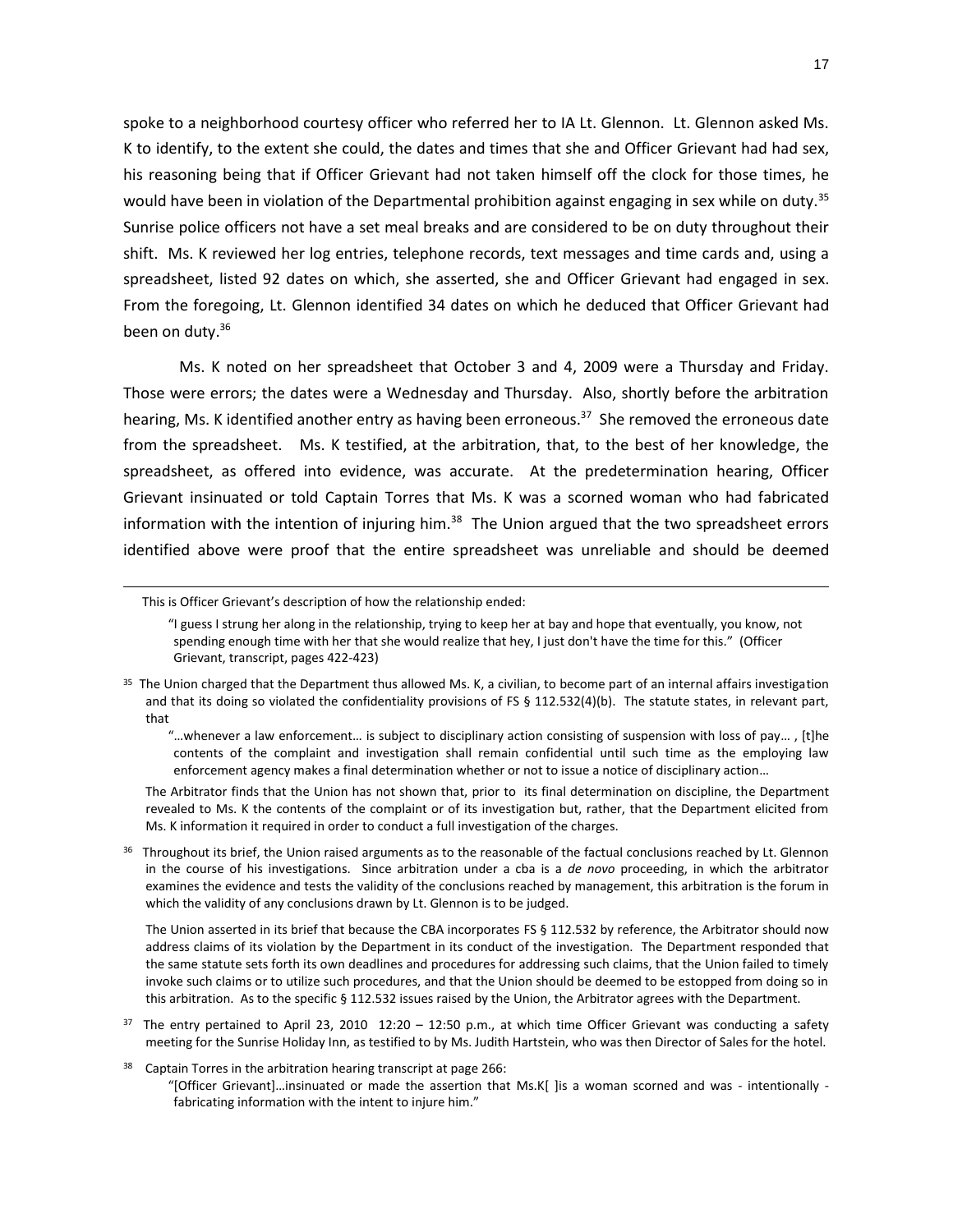inadmissible. The Arbitrator deems the spreadsheet admissible, albeit that it is hearsay, and will address credibility at greater length later in this decision.

On October 23, 2009, Officer Grievant attended the first day of a two-day Police training conference in Cocoa Beach. He had driven there in a Department vehicle. According to Ms. K, the two rendezvoused in Vero Beach, and spent the night together. Ms. K produced a receipt for the hotel room. According to Officer Grievant, he drove about half way to Vero Beach but, due to inclement weather and out of concern that he might become too tired for the second day's session, he changed his mind, drove back to the conference and did not meet up with Ms. K. The Union argues that the hotel receipt is "little more than innuendo," and that Officer Grievant had permission to use Department vehicle "for personal errands while on assignment." He was not charged with misuse of the vehicle.

On September 7, 2011, Officer Grievant was interviewed under oath and was furnished with Ms. K's documentation. Asked whether he had engaged in sex with Ms. K during lunchtime, he answered that he had but that, having been "very cognizant of the policy," of not engaging in sex while on duty, he had not done so.<sup>39</sup> In this arbitration, Officer Grievant was asked how he could be certain that he had not engaged in sex with Ms. K during any of their noontime meetings. His timecards did not indicate that he had clocked-out for lunch on any date. Here is the question and his answer:

- Q. Okay. Did you but you're not answering the question.
- A. I don't I don't recollect it being always at her lunch break.
- Q. What, the sex being during her lunch break?
- A. Well, meeting her and and having sex during her lunch break.
- Q. Okay. So you're saying you you did sometimes but not all the time?
- A. I, you know well, I I don't know for sure when -- when it was, the exact time, but, yes, we did we did meet up - for lunch…
- Q. sex during her lunch period?
- A. Whether it was her lunch period or it was her day off, I couldn't tell you specifically…
- Q. When you met for lunch at her apartment, you had sex, correct?
- A. Not every time.
- Q. But you did have sex?
- A. We on -- on occasion, yes.
- Q. Okay. Now, were you ever on duty?
- A. No.

 $\overline{a}$ 

- Q. And how do you know that?
- A. 'Cause I'm very cognizant of the policy…

<sup>&</sup>lt;sup>39</sup> September 7, 2011 Grievant Investigative Interview excerpt:

Q. …did you ever engage in sexual intercourse with [Ms. K] during her lunch breaks?

A. Um, specific sexual relations with her during her lunch breaks? I don't know specifically when that was. You know, we had a - I've - I've seen her for lunch, yes.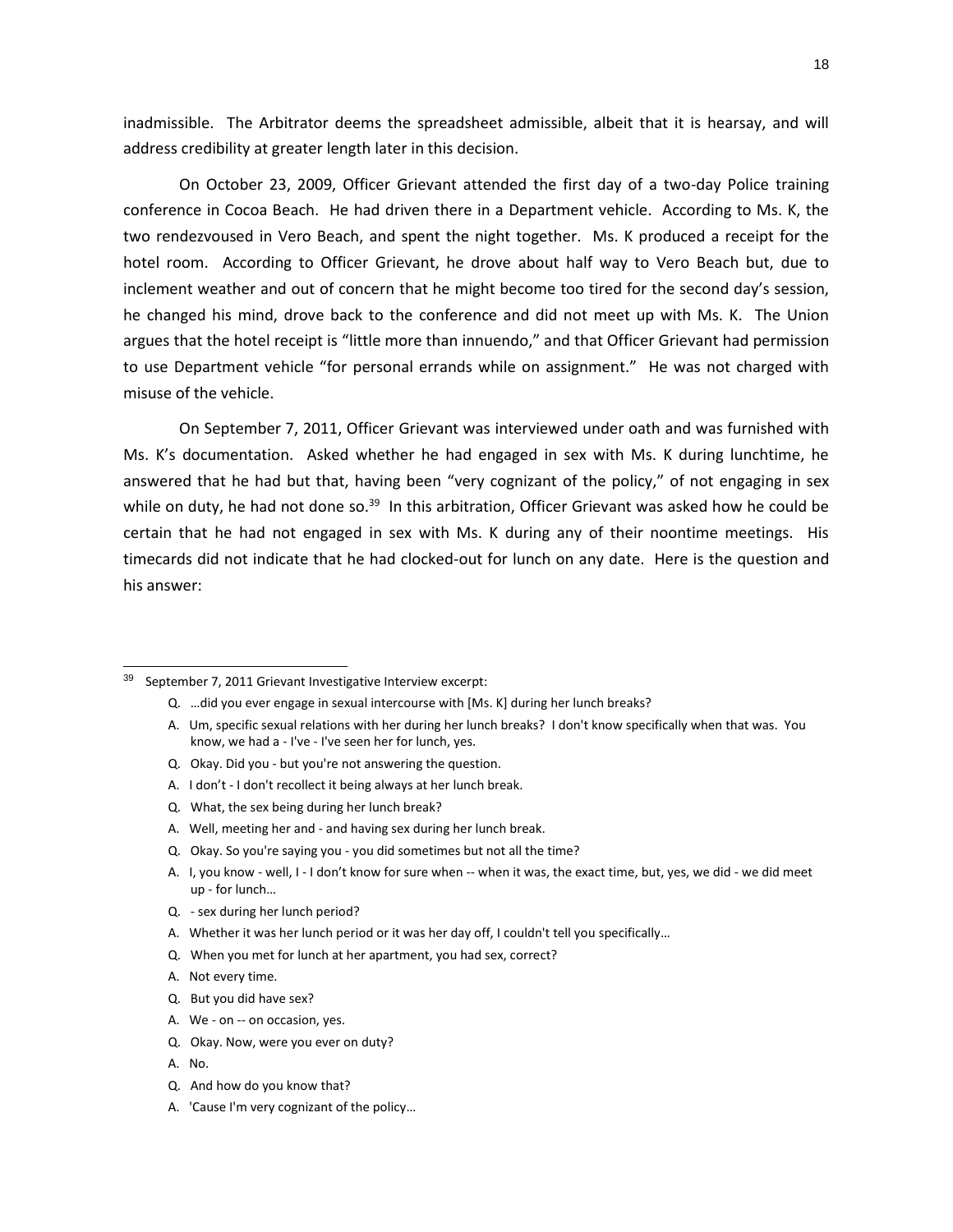- Q When you met [Ms. K] for any encounter, sexual meetings that you had with her at these lunchtime meetings, how can you say here today whether you were working or not? How are you so certain that you never were working for the police department when you had sex with her?
- A Because I knew it was wrong, I knew I couldn't do it. That's why… I knew it was wrong and I wouldn't do it. (Transcript page 485-486)

In this arbitration hearing, Ms. K testified that she had clear recollection of at least three dates on which the two had engaged in noontime sex: July 6, 2009, July 9, 2009, and April 11, 2011. Officer Grievant's timecards showed him to have been on the clock at those dates and times.

## **THE PARTIES' POSITIONS**

The Department's sole direct evidence that Officer Grievant engaged in sex with Ms. K while he was on-duty was Ms. K's testimony and Officer Grievant's timecards. The Union asserts that, because there is no direct evidence, a single mistake in Ms. K's spreadsheet undercuts both the entire spreadsheet and the Department's case. Officer Grievant performed an analysis of Ms. K's data as to the 34 dates at issue. The underlined date and time header that introduces each incident are those identified by Ms. K in her spreadsheet. Ms. K reaffirmed each in her testimony. The Arbitrator has set forth his assessment as to each incident.

### May 18, 2009, 12:30 – 1:30 p.m.

Officer Grievant could not have had sex with Ms. K at her apartment because he had been involved in a minor car accident and, at the time he was purportedly having sex, he was present throughout the ensuing accident investigation. The evidence of Officer Grievant's presence was established by his testimony, the testimony of the officers on the scene – Officers Joslowski, Curran and Hudson – and the Computer-aided dispatch report (or "CAD Report") filed by Officer Joslowski.

The CAD report that Officer Joslowski prepared showed that the scene was cleared at 1:26 p.m. Officer Grievant testified that he remained at the scene, with Officer Joslowki, until that time.<sup>40</sup> Officer Joslowski testified differently. He testified that the "time cleared" notation on the CAD report had included the interval required for him to have driven to the local Police substation and written up and filed the report. More specifically, Officer Joslowski testified that he arrived at the scene at 12:18, and that Officer Grievant departed

l

<sup>40</sup> Officer Grievant, transcript at page 508:

Q. So you stayed with him [Joslowski] in the parking lot there until 1:26, whatever the CAD says?

A Yes, sir.

Q You're certain?

A. Yeah…

Officer Grievant testified that, when he left the scene, he drove the vehicle to a Department facility, referred to as Area 3, to assure that it was still operational. There is no corroborating evidence that he did so.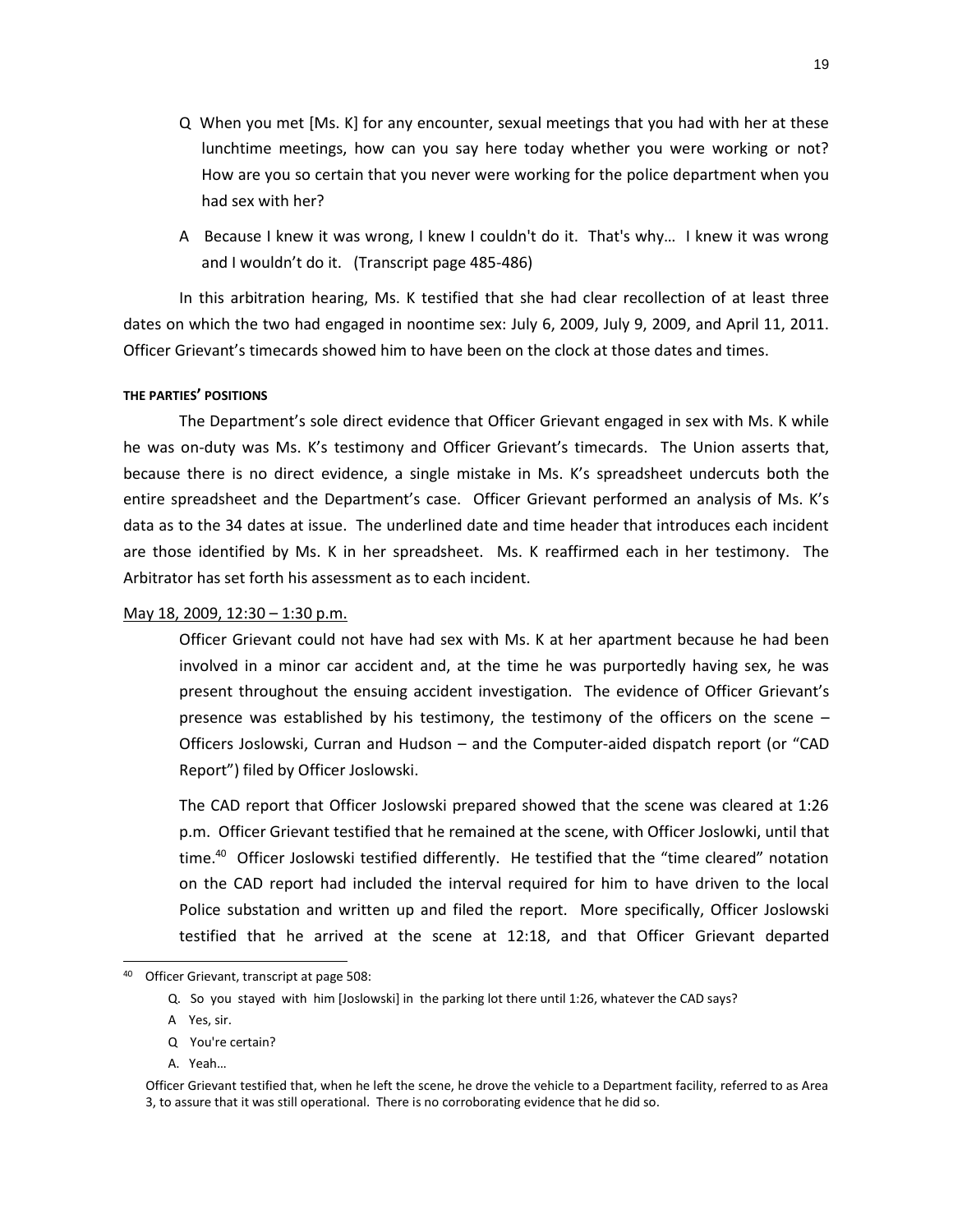approximately 30 minutes later, or at about 12:48. Captain Torres testified that Ms. K lived about a mile or a mile-and-a-half from the accident site. Sunrise Police Traffic Sergeant Steve Curran<sup>41</sup> and Sunrise Police Sergeant Mark Hudson<sup>42</sup> testified that they had been at the scene of the accident, but had no independent memory of it, and deferred to the CAD report. The Arbitrator finds that the foregoing evidence does not preclude Officer Grievant having engaged in a rendezvous with Ms. K during the interval cited.

# June 4, 2009 1:15 – 1:45 p.m..

 $\overline{a}$ 

Officer Grievant testified that he was at Station 92, preparing the Department's Annual Report on his computer. As proof, he offered the pdf file of the annual report. It showed a "Date modified" timestamp of "6/4/2009 1:19 PM.," the very time he was accused of having been with Ms. K. The Arbitrator takes judicial notice that the "*Dade modified*" value of a computer document can be set to any date and time, by changing the system date and time setting of the computer, saving the document, and then changing back the date and time of the computer. The Arbitrator views the *Date modified* value of the Annual Report pdf file to be of no evidentiary value.<sup>43</sup>

However, Sgt. Curran also testified that he had no memory of the event:

- Q. Sarge, is your testimony today based on your specific recollection of what happened that day or just is it because you've done a million of these and you know that's how long it would take?
- A I can't give you an exact time. I just know how long because -- exactly what you said. I have done a million of them and it takes time, you know, I have to talk to Dave, find out what he's doing, what happened, talk to John, look at the evidence.
- Q John meaning Jaslowski?
- A Right…. "A more accurate number would be [investigating officer] Jaslowski's CAD number, when he 'went 1098' or cleared the scene." "I don't even remember the crash to be honest with you."
- <sup>42</sup> Sergeant Mark Hudson's testimony, transcript page 338:
	- Q. Do you have any independent memory of the time you got there and the time you left on that day?
	- A. Not specifically of that specific date what time I arrived. I would go by what was on the CAD report from dispatch.
- 43 Officer Grievant testified that there was no way for him to have changed the *Date modified* value of his computer files. Here is his testimony; the Arbitrator finds his statement to be untrue:
	- Q And you also indicated on Page 65 [a screen capture image of a directory files list], there's something from your computer again?
	- A Yes, sir.
	- Q Again, this is something that came from your personal computer, not a city record. Correct?
	- A Yeah. Again, part of my efforts, if you will, to create my own journal of time.
	- Q Okay. And is there any way to make any changes to these dates, John?
	- A No.
	- Q Not even a computer savvy guy like you? *footnote continues*

<sup>41</sup> Here is the relevant portion of Sgt, Curran's testimony (Transcript, pages 327-329]

Sgt. Curran testified that he was Officer Grievant's supervisor on this date, that the time of the crash had been 12:05 p.m., that investigation of the crash had taken an hour, and that Officer Grievant did not leave the scene during that hour. He also testified that Officer John Jaslowski completed the crash report, and would have been the last to leave the scene, but that he – Curran – would have left before anyone else.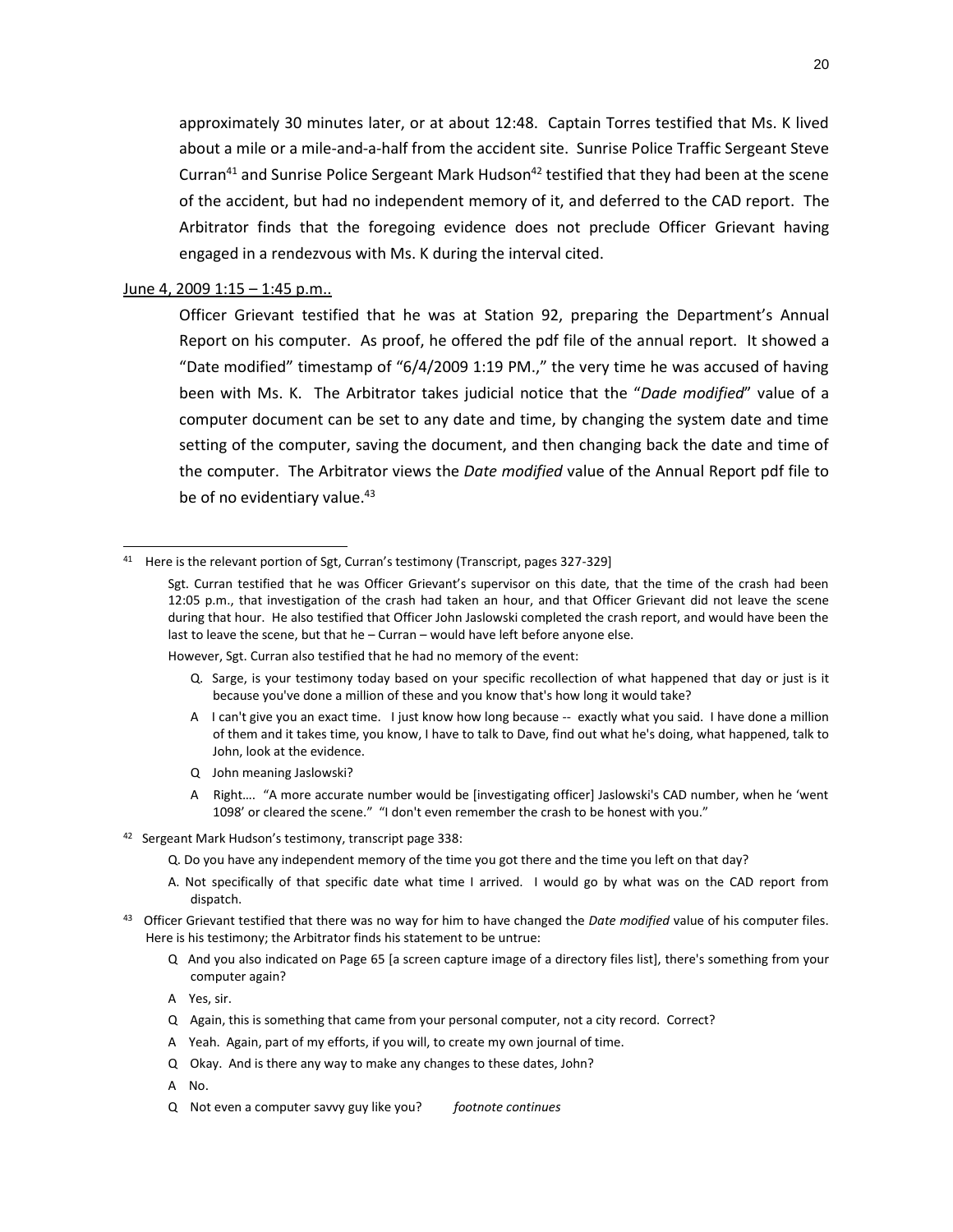#### March 25, 2010 8:00 – 10:00 p.m.

Again, Officer Grievant submitted a pdf document bearing a file modification timestamp that correlated to the time that he was accused of having been engaging in sex. He testified that he made the modification at Station 92. Again, the Arbitrator views the *Date modified* value of the document to be of no evidentiary value.

### June 11, 2009, 6:40 p.m. to 7:40 p.m.

The Union proffered emails sent by Officer Grievant at 6:07 p.m. and 6:23 p.m. from a computer on the Department's server. The Arbitrator finds the emails to have been too removed in time from the interval at issue to be preclusive. The Union also submitted a screen shot of computer files ostensibly modified by Officer Grievant at 7:08 p.m. For the reason previously stated, the Arbitrator views the *Date modified* value of the document to be of no evidentiary value.

## June 25, 2009, 5:15 p.m. to 6:00 p.m.

Officer Grievant noted, on his calendar, a meeting at the Water Bridge Condominiums from 6:30 to 9:00 p.m. He received a letter from the association president, thanking him for having attended. The Union described the Condominium as having been "on the other side of town." Given the modest geographic size of Sunrise,<sup>44</sup> the Arbitrator does not find this evidence to be preclusive. The calendar entry noted that Officers Gerity and Eddy were "Required Attendees." The Union did not call either Officer Gerity or Officer Eddy to corroborate Officer Grievant's contention.

## July 9, 2009, 8:30 p.m. to 10:00 p.m.

Officer Grievant submitted entries from his calendar showing that he had reserved that time for work on the annual report. The Arbitrator finds that those prospective calendar entries are not evidence of Officer Grievant's actual whereabouts at the time.

# July 16, 2009, 9:30 p.m. to 10:45 p.m.

Officer Grievant submitted entries from his calendar showing his notation of various events and work projects. His notations of those times are not proof that he attended the events calendared or that he engaged in the work projects on the dates and times calendared.

## July 17, 2009, 7:45 p.m. to 9:20 p.m.

 $\overline{a}$ 

Ms. K recorded that, during these hours, she dined with Officer Grievant, and that he told her that he was working undercover. Officer Grievant did not deny having made that statement to Ms. K; but testified that he was not, in fact, working undercover at the time. Lt. Glennon

A Well, I'm not saying that I'm a -- software applications and so forth, but I'm not a system administrator. You know, you would have to be a system administrator to ultimately change it.

The Arbitrator: This wasn't part of a system. This was a personal computer?

A Yes, sir, this was this particular computer. But it was my, again, trying to piece back together two years.

<sup>&</sup>lt;sup>44</sup> Captain Torres testified that Sunrise is approximately 19 square miles in area.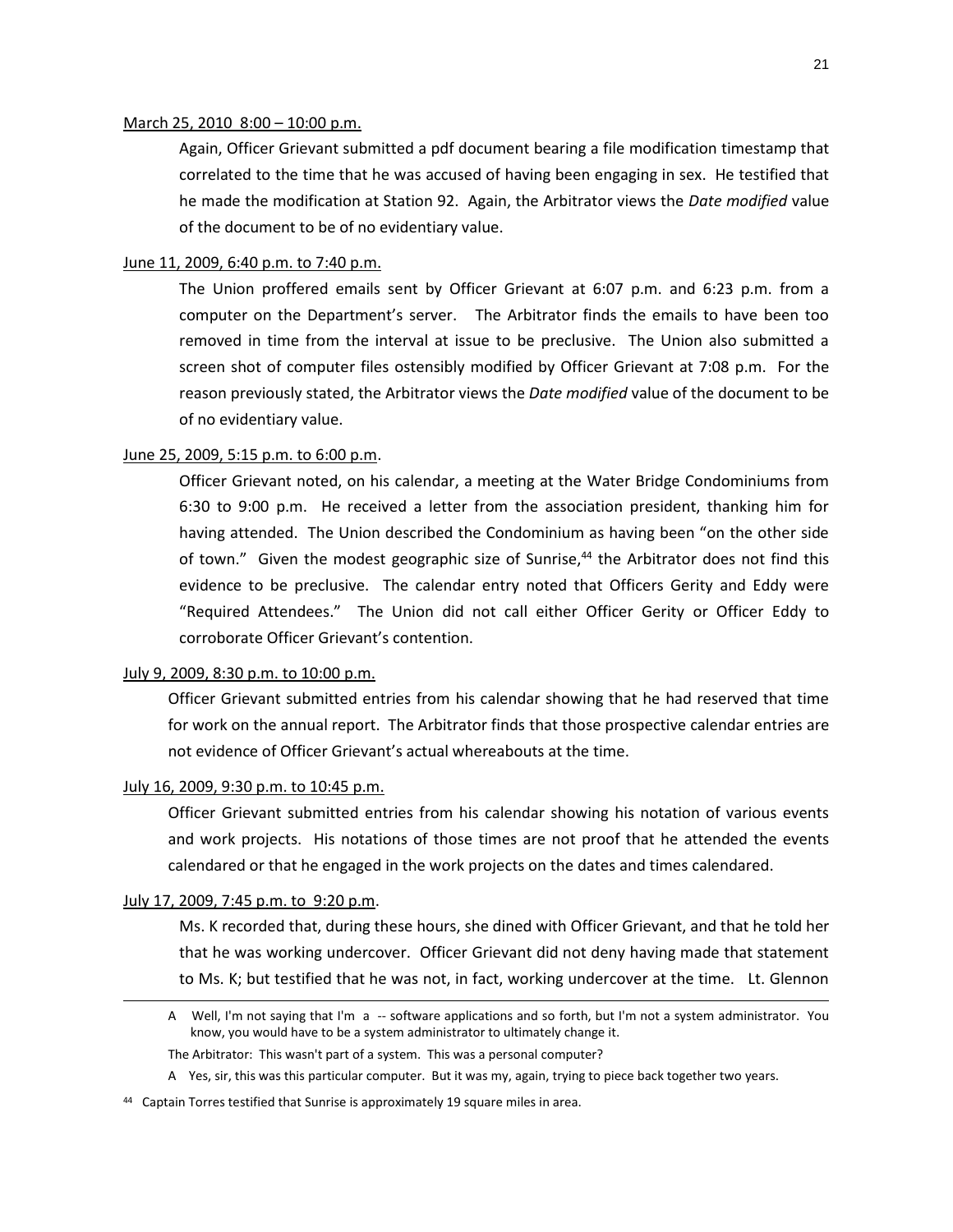mistakenly reported that Officer Grievant was on-duty at this time. In fact, he was on comp time.

### September 14, 2009, 1:20 p.m. to 1:50 p.m.

(Ms. K alluded to intimacies at her apartment that did not involve sex.) Officer Grievant asserted that, during this half-hour, he was at the firing range. A sign-in sheet dated September 14, 2009 bears his signature, but no time is indicated. Officer Grievant testified that he was able to identify the other officers who were present with him: Officers Michelle Eddy and Amanda Schafer and Lt. Brian Katz. The instructors were Mark Cromonacker and William Velasquez. The Union did not call any of these persons to corroborate Officer Grievant's testimony as to the time he was at the range. The Arbitrator finds that the sign-in sheet alone does not prove Officer Grievant's denial of Ms. K's allegation.

# September 14, 2009, 6:30 p.m. to 7:15 p.m.

Ms. K claimed that she and Officer Grievant dined at the Outback restaurant. Officer Grievant proffered a calendar entry noting, prospectively, that he would be attending a community meeting between 6:30 and 9:30. The Union argues that this is evidence that Ms. K's spreadsheet contained errors and misrepresentations. Again, the Arbitrator does not find Officer Grievant's calendar entries to be probative of his whereabouts at the times in question.

#### January 15, 2010 1:20 p.m. to 1:45 p.m.

Officer Grievant calendared a seniors' event for 1:00 p.m. to 4:00 p.m. at the Striker's Family Sportcenter. He also submitted into evidence a flier that listed the event's activities; they included, in addition to the Department safety presentation, bowling lessons, sugar and blood testing, and fitness training. A subsequent email thanked officers Grievant, Eddy and Sofield for having attended. The email did not state the hours that Officer Grievant was present at the Sportcenter, and the Arbitrator does not find the calendar entry to be proof that Officer Grievant had been there from 1:00 p.m. to 4:00 p.m. The Union did not call Officers Eddy and Sofield to testify.

## February 15, 2010 1:20 p.m. to 1:45 p.m.

Officer Grievant prospectively calendared a meeting with Attorney Karyl Ungerer and Ms. Rachel Feuer. The Arbitrator finds there to be no direct evidence that he and Attorney Ungerer actually met with either at that time. The Union did not call Attorney Ungerer or Ms. Feuer to testify.

## March 25, 2010, 8:00 p.m. to 10:00 p.m.

The Union again produced Officer Grievant's calendar entries. They showed that a meeting was to take place between 4:00 and 6:00 p.m.. A screen print of the files on Officer Grievant's computer show a "*Date created*" timestamp of 8:25 p.m. and a *Date modified*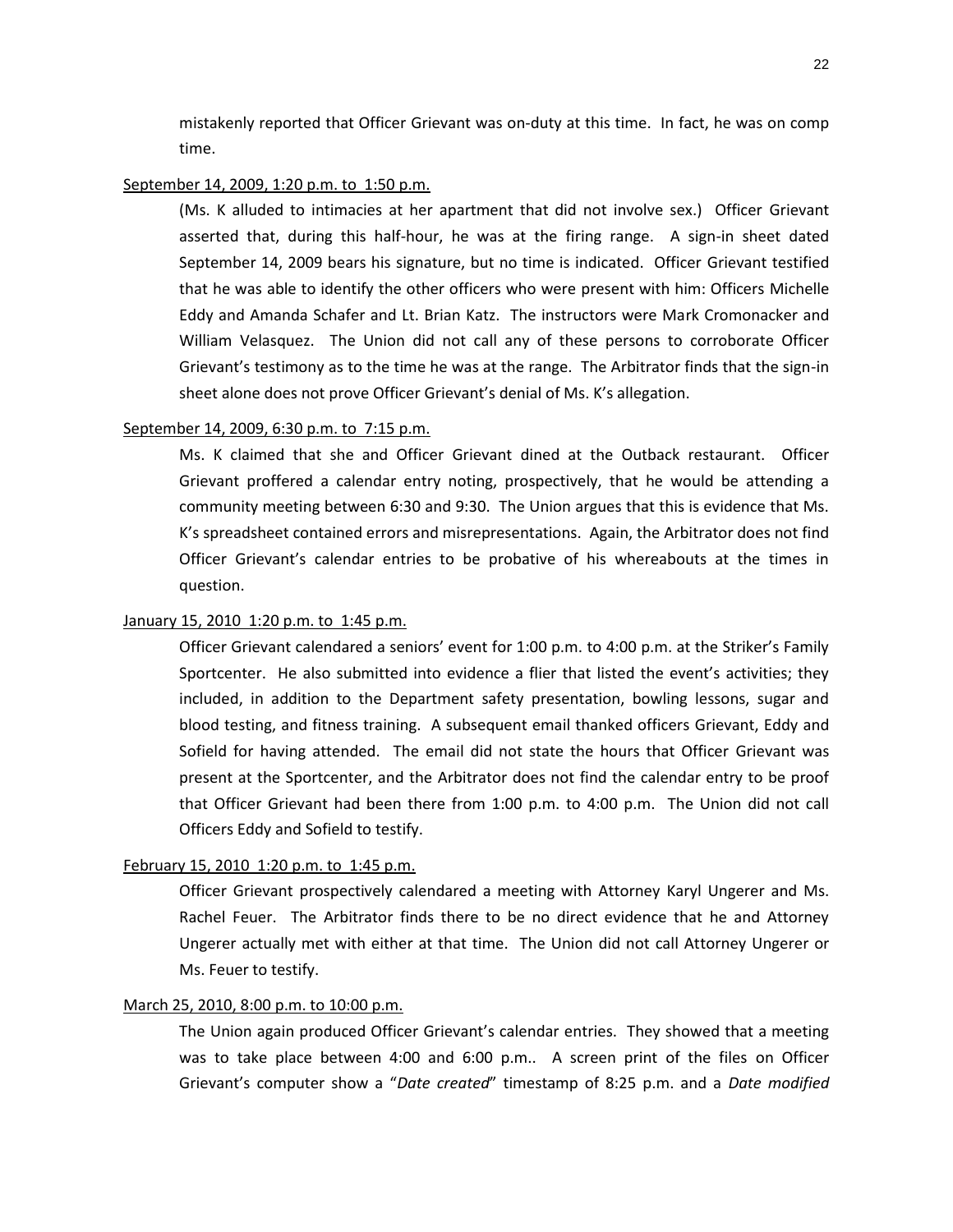timestamp of 8:26 p.m. on that date. For the reasons previously explained, the Arbitrator finds such timestamps to be of no evidentiary value.

### April 23, 2010, 12:20 p.m. to 12:50 p.m.

Ms. K. included this entry in an earlier spreadsheet but, finding it to have been in error, redacted it.<sup>45</sup> The Union asserts that the Department nonetheless included the date as a basis for the discipline, and that it did so out of malice. The Arbitrator notes that the Department issued the discipline before it learned of the mistake.

## April 26, 2010, 1:15 p.m. to 1:45 p.m.

The Union asserts that, during this 30-minute interval, Officer Grievant was at Station 92, being disciplined for having failed to submit his timecard. The documentary evidence offered to corroborate the claim are emails that Officer Grievant sent at 10:47 a.m. and 2:00 p.m. (Again, Station 92 was located a mile from Ms. K's apartment.) The Arbitrator finds that the email time stamps are not preclusive as to the interval cited.

## May 19, 2010, 7:30 p.m. to 8:30 p.m.

The Union asserts that, during this interval, Officer Grievant was at Station 92. It presented an email from Officer Grievant bearing a time-sent stamp of 8:04 p.m. The Arbitrator finds that, in the absence of evidence that Officer Grievant could not remotely access his email account from any location other than Station 92, the email is not probative of his location at the time.

## August 16, 2010, 6:00 a.m. to 7:30 a.m.

l

Officer Grievant submitted an email notification from his daughter's school (in Boynton Beach, Florida), to his wife. The email scheduled a parent-teacher meeting for 9:00 a.m. to 10:00 a.m. Officer Grievant testified that he and his wife "did a lot of different things that morning in order to get prepared" for the meeting. The Union did not call Mrs. Grievant to testify in this proceeding. Officer Grievant testified that the teacher would attest to their having met. The Union did not call the teacher to testify. Officer Grievant's timecard showed him to be on-the-clock from 7:00 a.m. to 3:00 p.m. (i.e., while meeting with his daughter's teacher). Officer Grievant testified that

"…again, I asked if I could go to this event because it wouldn't be long and because again, I work from home on many occasions. Again, not taking advantage of the position but communicating to my supervisors as I have provided…"

<sup>45</sup> Transcript, page 395, Officer Grievant: "I believe [Ms. K] came back before the arbitration and redacted this one, if that's the correct word, and said that she was mistaken."

Transcript, page 299, Attorney Ryder: "…That's the date she took off the list."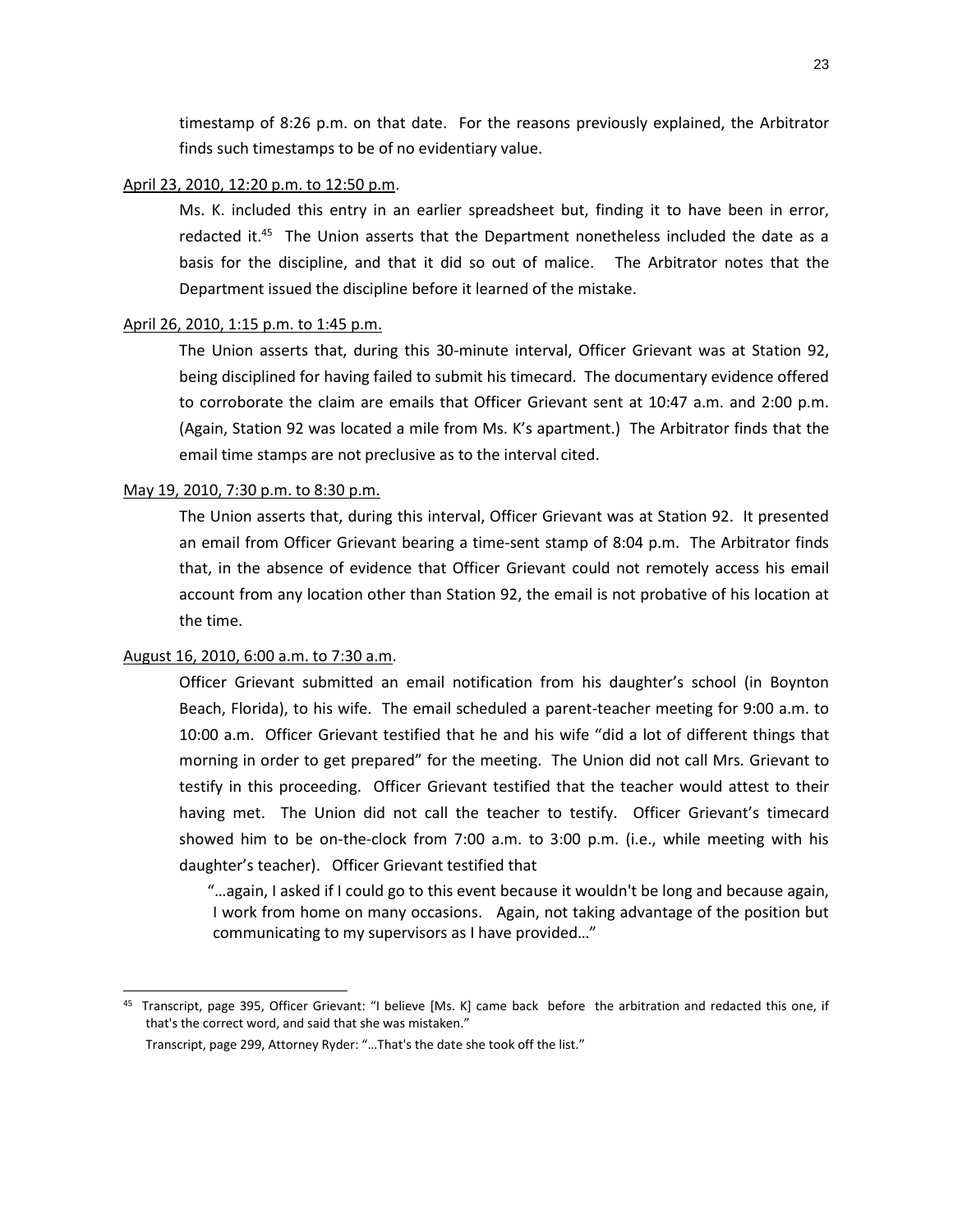"I worked on some stuff and then when it came time to go to that event to *Meet The Teacher*, which I cleared through my supervisor that I could go, I went and dropped off the school supplies, met the teacher, and then came back to work. Actually I came in to The City at that time. But it was not unlike any of my supervisors to grant me this flexibility for a few minutes, because they knew obviously I did plenty of work on my own time."

The Union did not call any supervisor to testify that he had given Officer Grievant time onthe-clock to meet with the teacher, or that he had given Officer Grievant non-comp time onthe-clock for any other non-Departmental purpose.

# December 15, 2010, 1:15 p.m. to 1:45 p.m.

Officer Grievant offered a calendar showing that had planned a luncheon meeting from 11:30 a.m. to 12:30 p.m. He submitted emails bearing "sent" timestamps of 1:37 p.m. and 1:38 p.m. The subject matters of each was identified as "test email." In the absence of evidence that Officer Grievant could not access his email account from any location other than Station 92, the email is not probative of his location at the time. The calendar entries are not evidence of Officer Grievant's actual whereabouts during the date and time in question.

# December 23, 2010, 12:30 p.m. to 2:30 p.m.

For the purpose of impeaching Ms. K's account of his activities on this date, Officer Grievant proffered an email chain, bearing the Department's server signature, that showed him having sent an email at 12:28 p.m. The Arbitrator does not find that submission dispositive of his whereabouts between 12:30 and 2:30 p.m. (Officer Grievant was not on-the-clock at the time.)

# January 28, 2011, 1:45 p.m. to 1:59 p.m.

Officer Grievant furnished a calendar entry showing that, between 1:00 p.m. and 1:30 p.m., he would be transporting an electronic message board. At 2:15 p.m., he sent an email message reporting that he had done so. The Arbitrator finds that this evidence did not preclude his being with Ms. K during the interval cited.

# January 31, 2011, 1:15 p.m. to 1:45 p.m.

Officer Grievant submitted an email that he had sent at 2:15 p.m. The email said that he had moved the message board. The Arbitrator finds that the email does not prove that he had moved it during the interval at issue.

# March 9, 2011, 1:20 p.m. to 1:50 p.m.

Officer Grievant submitted emails he sent at 8:43, 10:51, 11:13 and 11:57 a.m., and at noon; and an invoice from a printer in Pompano Beach, showing that printed materials were picked up on that date, but not showing the time. The Arbitrator finds that this evidence did not preclude his being with Ms. K during the interval cited.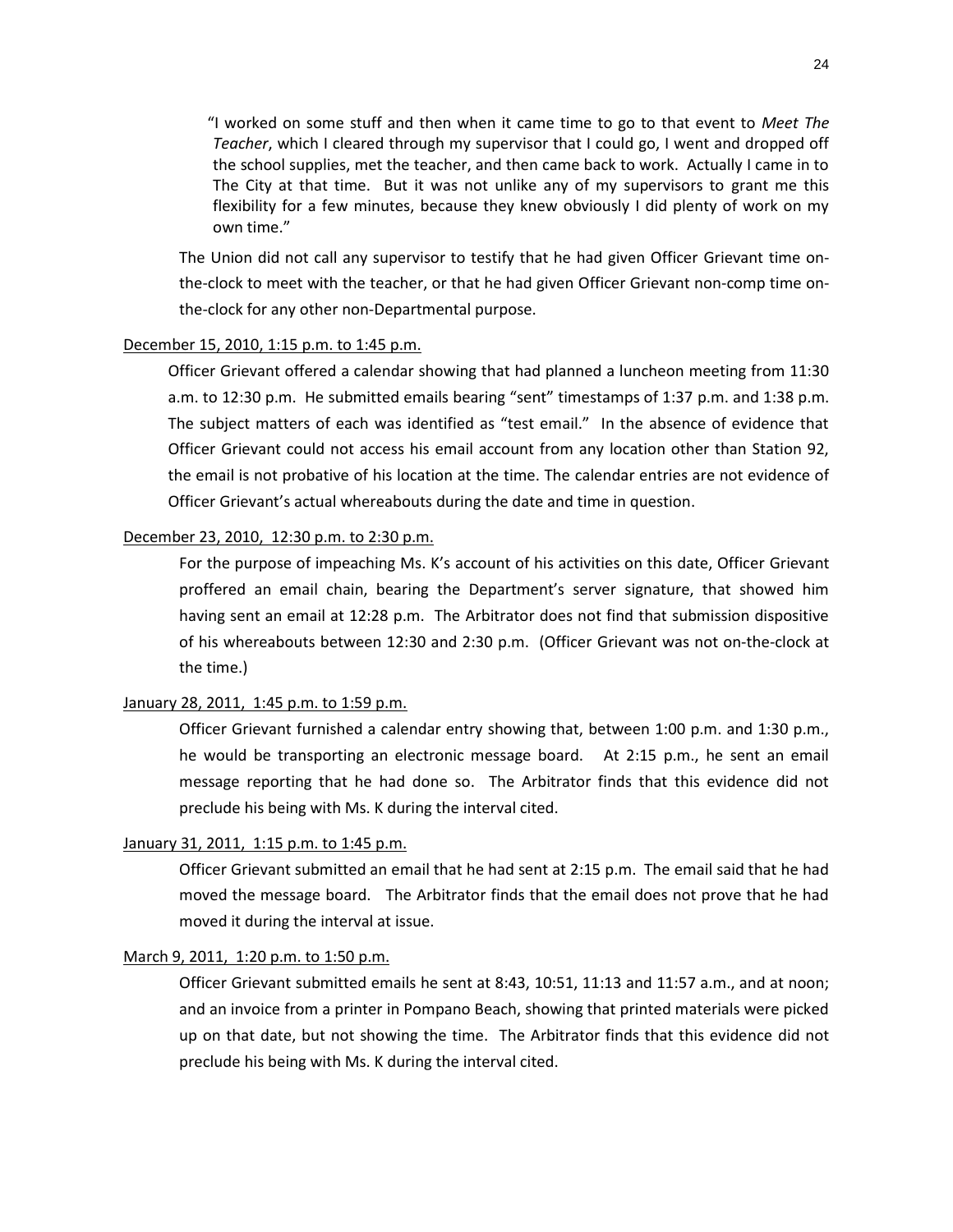# April 18, 2011, 12:00 p.m. to 1:00 p.m.

Officer Grievant submitted an email he sent at 11:27 a.m. and a screen capture showing that he modified a file at 12:48 p.m. For the reason previously stated, the Arbitrator does not find this to be reliable evidence.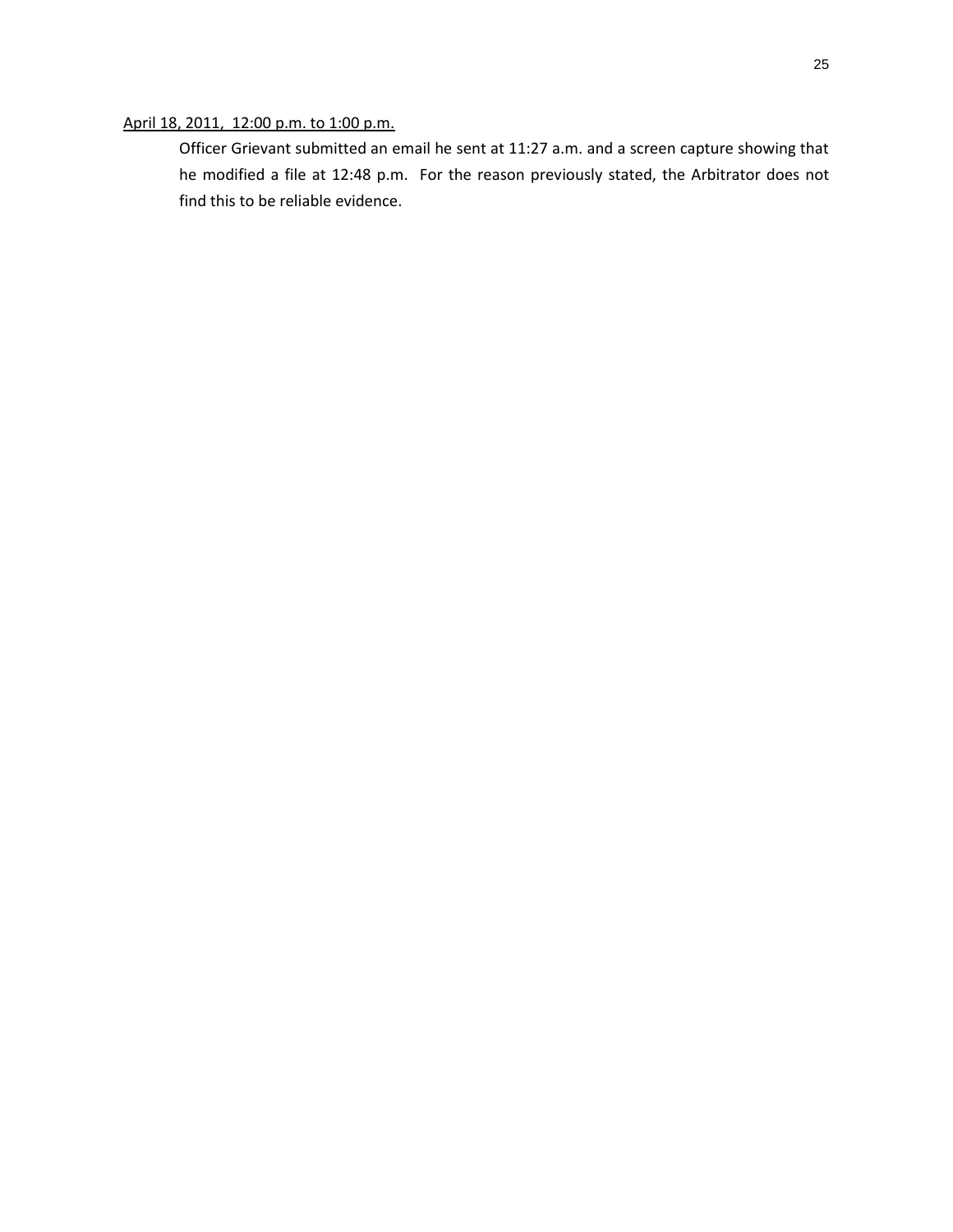## **Decision**

Officer Grievant asserts that Ms. K is not to be believed; that she is a scorned woman, out for revenge. The Union described Ms. K's spreadsheet as a piece of "conjured" evidence. The Department asserts that it is Officer Grievant who has been untruthful about having engaged in sex while on duty. The testimonies of Officer Grievant and Ms. K are often contradictory and cannot both be true. The Arbitrator must determine whether he can attribute credence to the testimony of either.

As to Ms. K, the Arbitrator deems it axiomatic that a witness who is telling the truth will make numerous and specific factual claims, being confident that those claims will, in the main, prove out, while a person who is lying will be unspecific, knowing that his/her allegations may be contradicted by substantive alibi evidence. The number and specificity of Ms. K's factual claims make her a credible witness.

Officer Grievant's evidentiary response to the dates and times cited by Ms. K ultimately devolved to his word as to where he was and what he was doing; that, and the enunciation of his moral certitude: "I knew it was wrong, I knew I couldn't do it."

The Arbitrator does not find Officer Grievant's defense persuasive because the Arbitrator does not find him to have been a credible witness. Foremost, there is Officer Grievant's admittedly deceptive treatment of Ms.  $K -$  he led her to believe that he might be her life-mate but then discarded her, leaving her to deduce the repudiation of his devotion through her observation of his strategy of neglect. But there are additional reasons for concluding that Officer Grievant was not credible:

Officer Grievant's defense was hermetic.<sup>46</sup> The Union did not call witnesses who, Officer Grievant testified, could have furnished relevant and material corroboration of his claims.

### His wife:

 $\overline{a}$ 

- "… you know, my wife has been pretty supportive in this whole effort. She knows who I am."<sup>47</sup> (Officer Grievant testimony at Transcript page 424)
- In his September 7, 2011 investigative interview, given under oath, Officer Grievant stated that Ms. K had sent him an email in which she had threatened to kill his wife. As of the arbitration hearing, he had not produced a copy of that email. Here is the relevant portion of the investigative interview:

"In  $-$  in my opinion, it shows the possessiveness of  $-$  and  $-$  and maybe some insecurities. It shows that I basically ceased all communication with her, which set her, I think -- you know, call me a coward, you know, as far, you know, I tried to be a

<sup>&</sup>lt;sup>46</sup> Union called only three corroborating witnesses, none of whose testimony was material.

 $^{47}$  This is Officer Grievant's second wife, with whom he has two children. He also has a child by his first wife.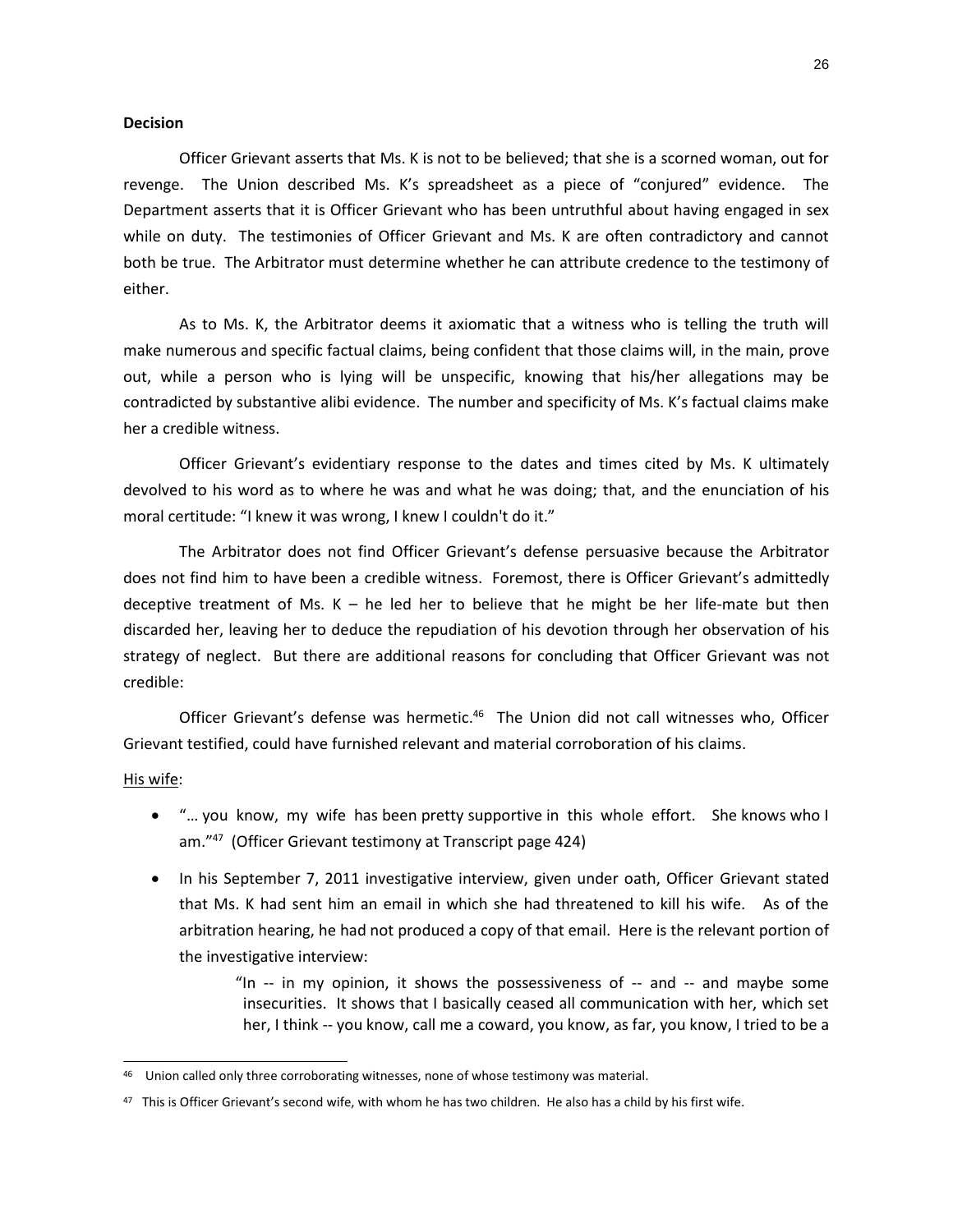nice guy and break it off so many times and then I felt that I had to keep her at bay to keep myself somewhat secure. Um, but, um, I mean, you're welcome to have 'em. They're just -- they're e-mails that you don't have. Um. You know, specifically, there's two e-mails I've been trying to recover where she said she would ruin me and that she wanted to kill my wife. So I don't have those. I've been trying to get them. Um -- um, so I don't have those today, but if I can get them, I will, uh, forward them on to you guys."

Officer Grievant did not explain why he did not preserve and produce these emails. He testified in his September 7, 2011 interview that, in response to the threats, he had moved to a new address, had installed closed circuit television cameras, had placed the community security company on alert, and had alerted his childrens' school security and police.

The Union did not call Officer Grievant's wife, the security service personnel, or the school security personnel to corroborate these claims. Nor did the Union proffer documentary evidence to corroborate that Officer Grievant had taken the precautions to ward off the threat that Ms. K had sent him by email, which email he did not produce and regarding which no other witness testified.

# FIS employees:

- His FIS supervisor, Mr. Calvano, told Lt. Glennon that he Grievant had been working for FIS 40 hours per week. Mr. Calvano's statement was hearsay as to the truth of whether Officer Grievant was doing so, but was direct evidence of Mr. Calvano having made that statement – a statement that Officer Grievant denies having been true.
- Officer Grievant testified that he had worked an average of 30 hours a week at FIS, except for a phone call or two, and that "The entire two hundred people can attest to that." The Union called none of those 200 persons and furnished the written affidavit of none.

# His Department Supervisors

 $\overline{a}$ 

Officer Grievant had the authority to both set his schedule for any given day and to fill out his own time card at the end of each work week. During the arbitration hearing, he revealed two instances in which he took personal time while reporting that he was on-the-clock:

• On May 19, 2010, Officer Grievant returned from a trip to Milwaukee, retrieved his car from the Ft. Lauderdale parking lot, and drove to Station 92. The drive from the parking lot to the Station would have taken at least 25 minutes. Officer Grievant's parking lot receipt recorded a departure time of 5:07 p.m. Adding the 25 minutes enroute, he would have been at the Station and on duty no earlier than 5:30 p.m. Yet he wrote on his timecard that he had started worked at 5:00 p.m.<sup>48</sup>

<sup>48</sup> Officer Grievants's testimony that he had his supervisor's authorization:

A …I told my supervisor, like again, I have flexible time, so I said "Hey, I'm running late" and never, he didn't say I have to put anything otherwise. Otherwise, I would have taken comp time. But I probably have fifty examples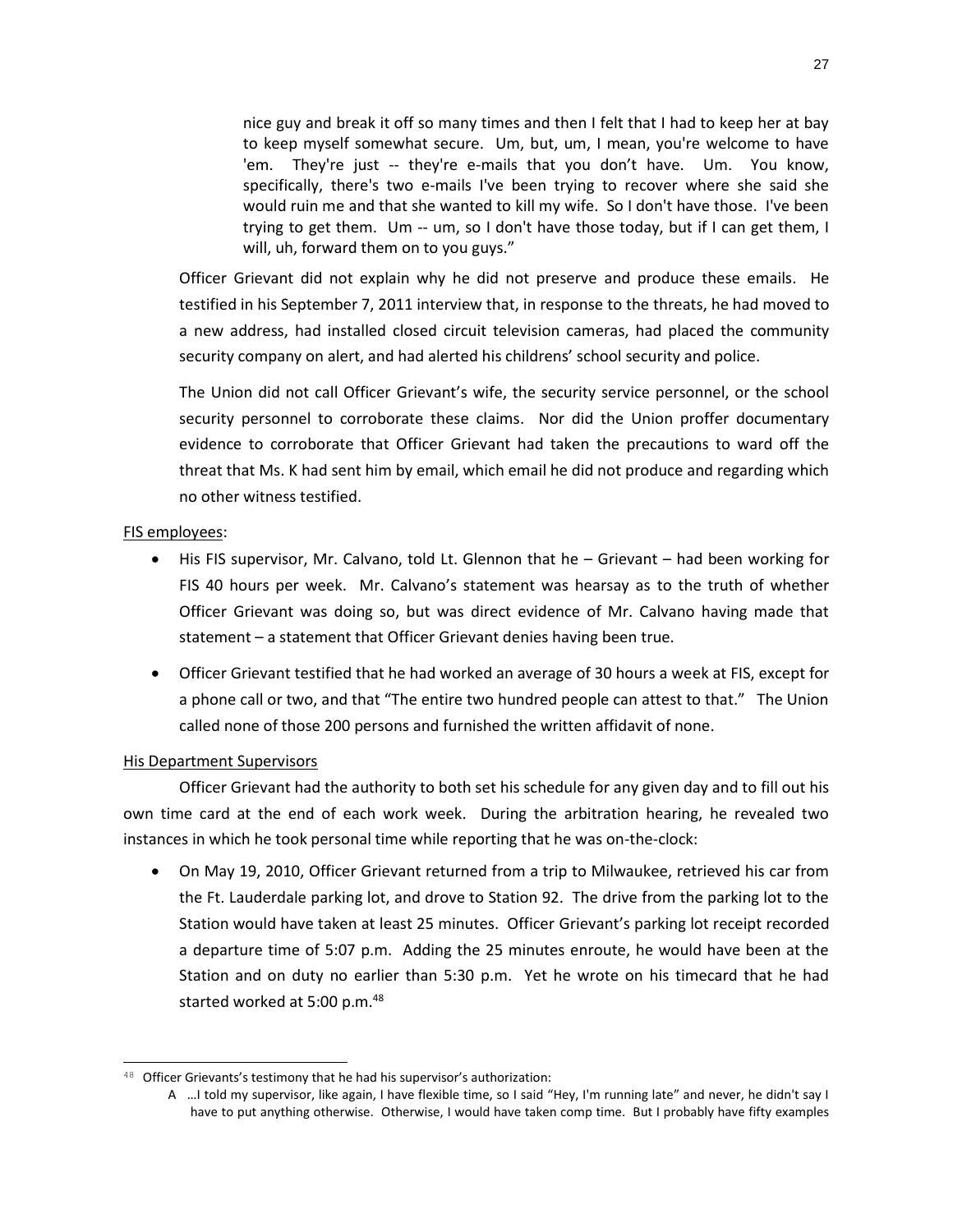• He recorded on his August 16, 2011 timecard that he arrived at the City Police Department at 7:00 a.m. and worked until 3:00 p.m. He also offered into evidence an email from his daughter's school teacher, indicating that that same day he attended a parent-teacher meeting at his daughter's school in Boynton Beach from 9:00 a.m to 10:00 a.m., and testified that he had, in fact, attended that meeting.<sup>49</sup>

As to each instance, Officer Grievant testified that a supervisor had explicitly acknowledged that he – Grievant – could take personal time while on-the-clock under "a mutual understanding." The Union did not elicit the testimony of any supervisor to corroborate this claim.

In his September 7, 2011 initial investigative interview, under oath, Officer Grievant was asked whether he had engaged in sexual intercourse with Ms. K at lunchtime. He at first answered that he could not recall, then that they had not had sex, and then that they had not had sex "every time" they had met for lunch.<sup>50</sup> He produced no timecard on which he had signed out for any lunch period.

where I've worked off-duty, so it was kind of a give and take and a mutual understanding between me and my supervisor. So yes, I put that time…

- Q And would you agree that that seems to show you took a little advantage in this one instance of the flexibility that you had?
- A No, because I told my supervisor, right, I told him I was going to be late.
- Q Did you tell him you were going to put in the time card that I'm here at the airport but I'm going to start counting it as time at work; did you tell him that?
- A I probably didn't. I don't know that I actually told him that…
- Q Then that's a decision you made on your own to fill it out as 5:00 o'clock as the time you were on?
- A Same decision I make when I don't put in for the time.
- Q Okay.

 $\overline{a}$ 

- A I mean, I have flexibility… [Tr 537-538]
- <sup>49</sup> Officer Grievants's testimony that he had his supervisor's authorization:

"I worked on some stuff and then when it came time to go to that event to *Meet The Teacher*, which I cleared through my supervisor that I could go, I went and dropped off the school supplies, met the teacher, and then came back to work… But it was not unlike any of my supervisors to grant me this flexibility for a few minutes, because they knew obviously I did plenty of work on my own time." [Tr 544, Arbitrator's emphasis]

- 50 The following is an excerpt from that interview:
	- Q. What kind was [the relationship]?
	- A. I mean, just a relationship, you know. As far as we had, you know -- we had lunch. We had dinner. You know, we had some physical contact so —
	- Q. Okay. What do you mean by physical contact?
	- A. Well, that's embarrassing to say but, um --
	- Q. Of a sexual nature?
	- A. And I guess if you wanna classify it or  $-$
	- Q. Now, again, this is according her that that, uh, numerous times she would have -- you would engage in sexual intercourse with her. Is that correct or not?
	- A. Um, you know, I don't I would define sexual, I mean, as a, you know just kissing and, you know, there was sexual activity, yes…
	- Q. When you say sexual activity, I mean, you talking about sexual intercourse or not?
	- A. Um, we had body contact.
	- Q. Did you have sexual intercourse or not?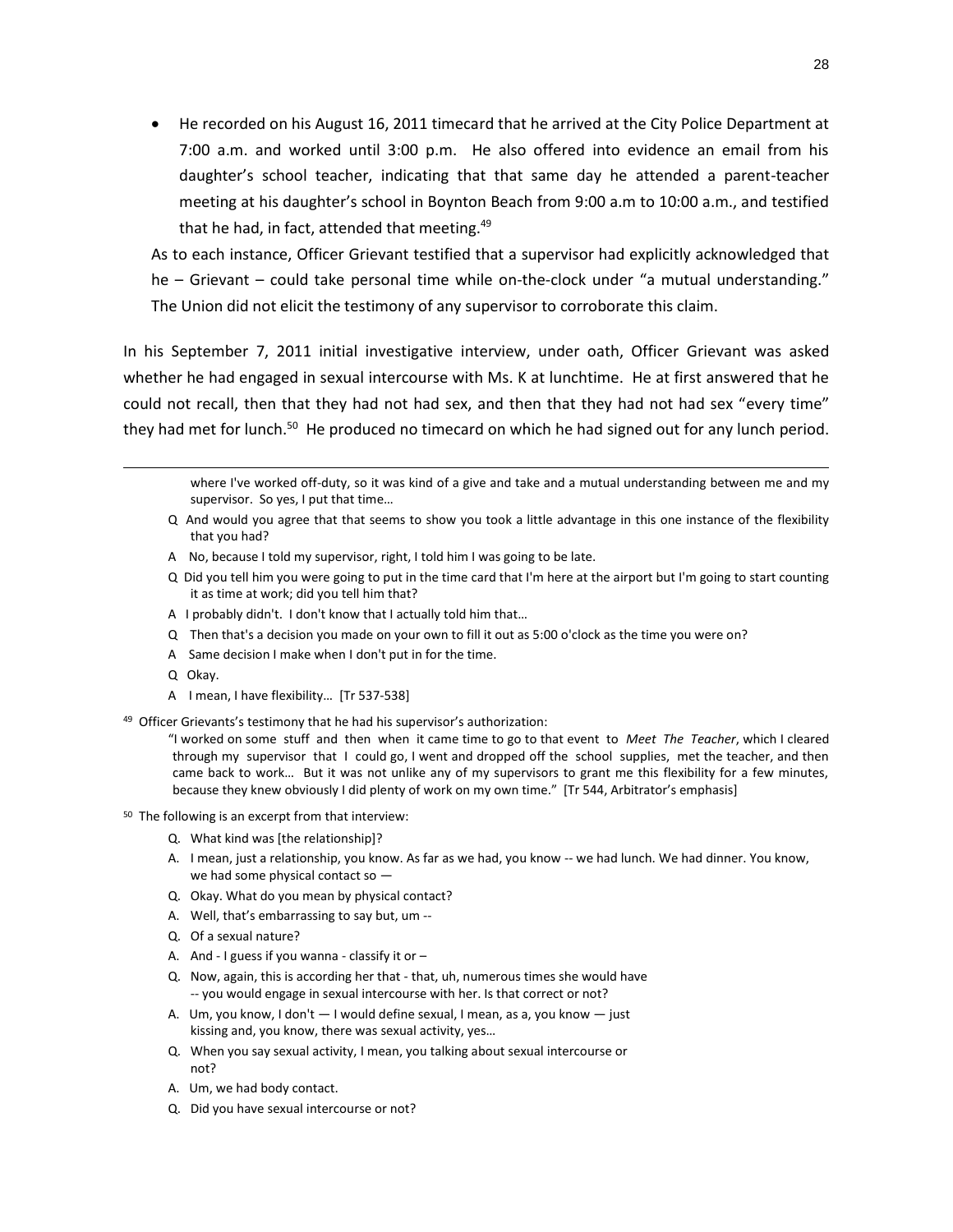- A. Well, I don't you know, we had contact, like, kissing and -- and stuff like that, yes. I mean, sex - MR. BUSCHEL: Answer it plainly.
- A. I mean, I don't --I guess you'd -- sexual contact, yes.
- Q. Okay. According to her, that you -- you had sexual intercourse, which she, you know -- which is penetration and she says also that, uh, she would provide you with, uh, numerous, uh, blow jobs.
- A. Um, no.

 $\overline{a}$ 

- Q. No? Did she ever?
- A. Not that I can recall…
- Q. Okay. Now, when you met her for lunch at her apartment, did you ever engage in any sexual type of activity?
- A. Maybe some kissing and stuff like that.
- Q. What about sexual intercourse?
- A. Not that I can recall specifically at lunch, uh, no.
- Q. How about any any course of the day, work day?
- A. Well, um, as far as the work day, I never engaged in any, if you will, sexual activity, you know, during work, during, you know, city time, specifically. You know, I'm very cognizant of that, you know, as far as, you know you know, that that - you can't be doing that. You know, it's a strict violation, you know, policy violation so…
- Q. Okay.
- $A. I'm$  aware of that, yes.
- Q. But did you ever engage in sexual intercourse with Melissa Kingfield during her lunch breaks?
- A. Um, specific sexual relations with her during her lunch breaks? I don't know specifically when that was. You know, we had a - I've - I've seen her for lunch, yes.
- Q. Okay. Did you but you're not answering the question.
- A. I don't I don't recollect it being always at her lunch break.
- Q. What, the sex being during her lunch break?
- A. Well, meeting her and and having sex during her lunch break.
- Q. Okay. So you're saying you you did sometimes but not all the time?
- A. I, you know well, I I don't know for sure when -- when it was, the exact time, but, yes, we did - we did meet up -
- Q. And you did have –
- A. for lunch.
- Q. sex during her lunch period?
- A. Whether it was her lunch period or it was her day off, I couldn't tell you specifically.
- Q. What about when she came home during her break?
- A. Um, again, it may have happened, but, you know, I don't know exact, you know you know, which days or -- or when it was, but we had — we -- we have met for lunch before.
- Q. When you met for lunch at her apartment, you had sex, correct?
- A. Not every time.
- Q. But you did have sex?
- A. We on -- on occasion, yes.
- Q. Okay. Now, were you ever on duty?
- A. No.
- Q. And how do you know that?
- A. 'Cause I'm very cognizant of the policy…
- Q. Now, according -- again, getting back to the spreadsheet here, according to[Ms. K]… there [are]… 24 times approximately that you met her at her apartment for sexual intercourse during her lunch break… Now, would you say that's a fair amount of times that you had sexual intercourse with her over a period of time?
- A. Well, I mean, I are you asking did I recall it being 24 times? I'm Q. I'm not… so much concerned about the number.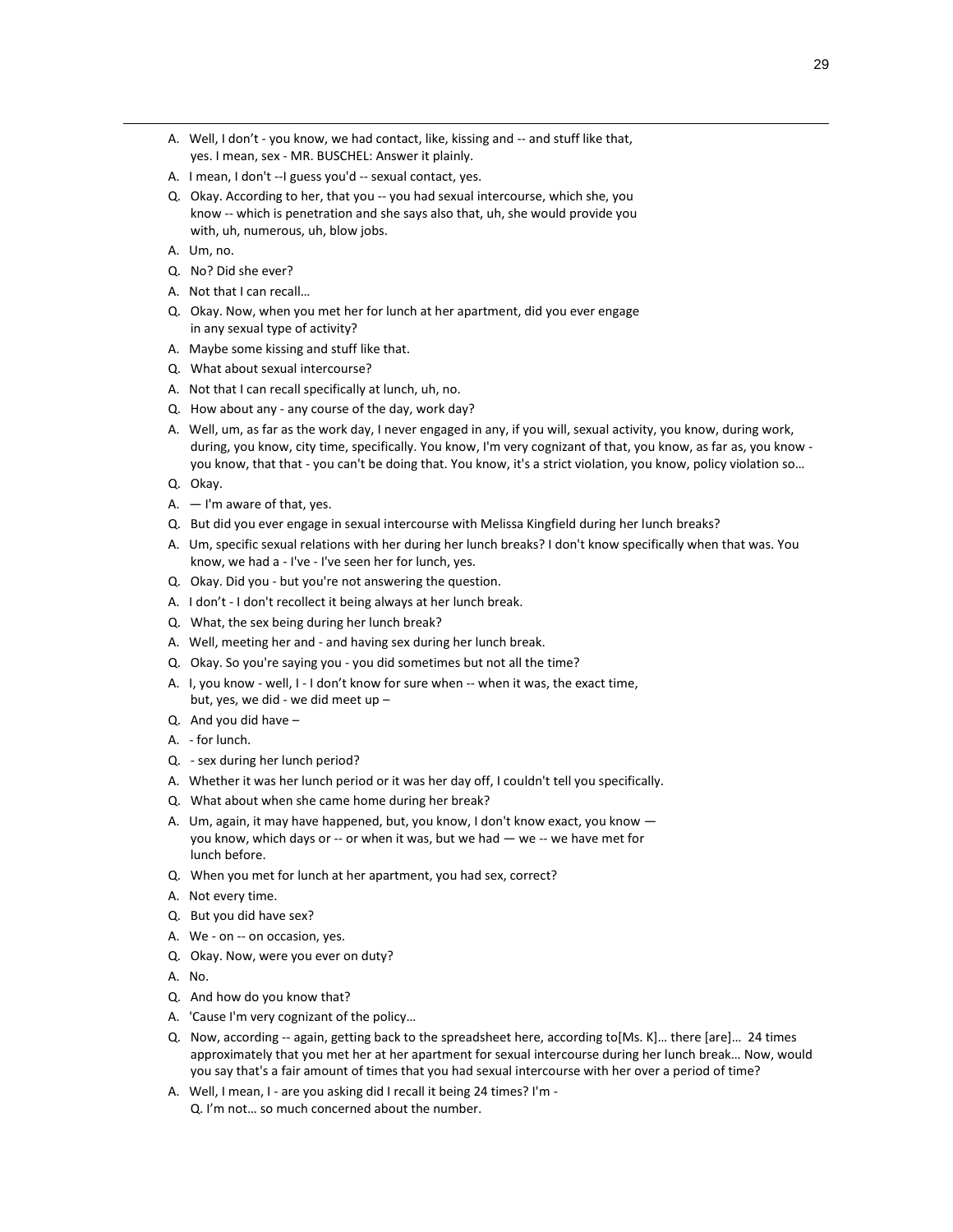There are other indicia of the unreliability of Officer Grievant's testimony including those pertaining to his outside employment (discussed earlier) and the contradicting testimony of Officer John Jaslowski as to when he – Officer Grievant – had left the scene of the May 18, 2009 accident.

#### **THE SEVERITY OF THE DISCIPLINES**

The Arbitrator finds that with respect to his outside work and his sexual conduct while on duty, Officer Grievant breached the Department Policies noted in the related footnote.<sup>51</sup>

A. Right.

 $\overline{a}$ 

- Q. But I'm just saying obviously my point being is that there was numerous times that you met her over the time period of April 2009 through June 2011 - A. Right.
- Q. that you met during her lunch break and engaged in sexual intercourse.
- A. Well, I don't know that it was -- that it was necessarily 24 times that she's indicating, but I've met I had met her, yes - for lunch and things of that nature.
- Q. …and what was the purpose of meeting her for lunch?
- A. Just, you know, we had a relationship. You know, we were, you know, friendly, friends.

#### <sup>51</sup> Policies and Procedures Relevant to Officer Grievant's outside employment

- 36.6.11.1: Members are not permitted to work more than thirty (30) hours in off-duty special details and/or non-police employment in one workweek.
- 36.6.22.1: Any member requesting to work non-police employment must fill out and submit to the Special Details Unit a non-police employment application prior to commencing such employment.
- 36.6.22.5: Approval may not be granted for non-police employment, which might interfere or be in conflict with official duties, may bring discredit upon the employee or the Department or that is in violation of the rules, regulations, policies or procedures of the Department of any City or County Ordinances.
	- 36.6.22.5.1: Examples include, but are not limited to:
		- 36.6.22.5.1.5: Employment as a private investigator or in any capacity for a business for the purpose of conducting investigations.
		- 36.6.22.5.1.6: Employment as a bill collector or retail credit investigator.

Policies and Procedures Relevant to Officer Grievant's conduct unbecoming

- 19.6.1.1: Members will comply with all Federal, State, County, and local laws and ordinances, including those that are punishable by no other penalty than a fine, forfeiture or other civil penalty. Members shall comply with the official policies and directives of the Sunrise Police Department.
- 19.6.3.6: Members shall not commit any act, which brings discredit upon the Department or otherwise impairs the ability of personal concerned to perform assigned duties.
- 19.6.3.10: Members will not engage in activities or personal business, which would cause them to neglect or be inattentive while on-duty.
- 19.6.3.23: Conduct unbecoming an officer will include:
	- 19.6.3.23.1: Officers who engage in activities, which may bring the Department into disrepute, which discredits the member, or impairs the operation efficiency or effectiveness of the Department or member.
- 19.6.4.1: Members will not use their official positions for personal or financial gain.
- 19.6.6.5: Members are prohibited from using their official position, Department identification badge, or business card for personal or monetary gain, obtaining privileges not usually available to the public, or avoiding the consequences of illegal action.